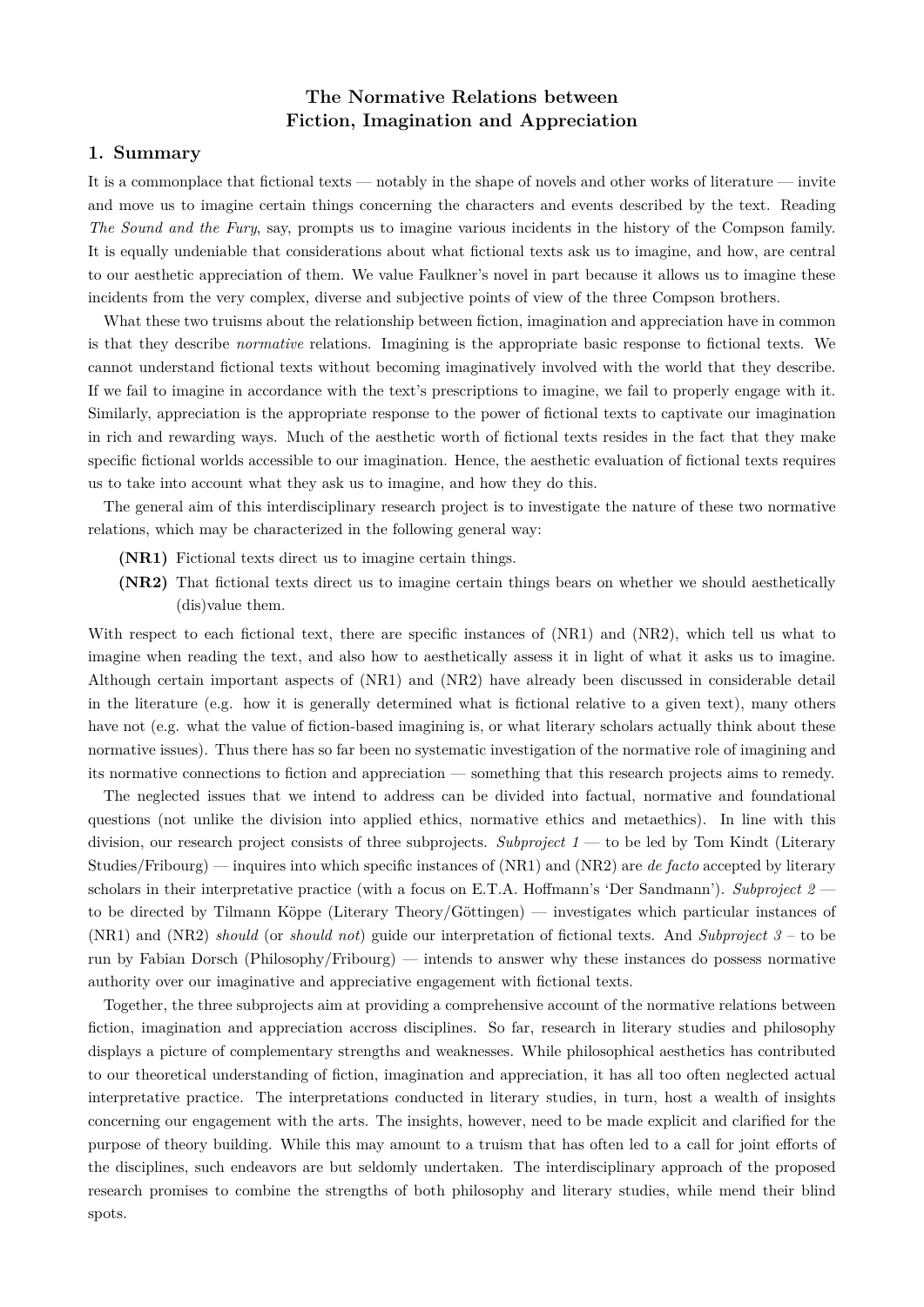## **2. Research Plan**

## **2.1. State of Research**

The three subprojects approach the normative relations (NR1) and (NR2) from three complementary angles. Whereas the first subproject studies the factual issue of which specific norms are *de facto* in play in interpretative practice, the second asks the normative question of which specific norms *should* be followed, while the third addresses the foundational issue of where these norms derive their authority from. Paying careful attention to the relations between the factual, normative and foundational issues will be part and parcel of the three subprojects (especially of the foundational and philosophical Subproject 3), thus facilitating their close integration.

*Subproject 1* explores the interrelation between imagination and appreciation in the practice of literary studies. By examining argumentative structures and evaluative components in a comprehensive sample of 'expert interpretations' of a certain literary work (i.e. E.T.A. Hoffmann's 'Der Sandmann'), the subproject aims to gain empirical evidence for answering the following general question concerning the normative dimension of 'doing interpretation' in literary criticism:

**(Q1)** Which specific instances of (NR1) and (NR2) are *de facto* accepted by literary scholars as governing our imaginative and appreciative engagement with fictional texts?

Subproject 1 puts a particular emphasis on the specific instances of (NR1) and (NR2) that are examined by Subproject 2.

**Subproject 2** takes the philosophical debate over what particular works of fiction prescribe us to imagine as a starting point and analyzes arguments to the effect that matters of appreciation should influence these prescriptions. In addition, the project explores the extend to which these prescriptions can be said to guide not only the content of our imaginings but also the way of imagining. Evidence for the importance of these content-transcending aspects of imagining for literary appreciation is taken from the narratological literature on typical narrative features of literary fictions:

**(Q2)** Which specific instances of (NR1) and (NR2) *should* (or *should not*) govern our imaginative and appreciative engagement with fictional texts?

The results of Subproject 2 will be cross-validated by drawing on the actual interpretative practice as uncovered by Subproject 1. Moreover, Subproject 2 will suggest reconsiderations of the very notion of prescriptions to imagine that need to be assessed in close cooperation with Subproject 3.

**Subproject 3** aims to investigate why the normative relations between fiction, imagination and appreciation hold and what makes them possible. That is, it tries to identify the source of their normative authority. Concerning (NR2), there are already well-developed views on the normativity of aesthetic appreciation and thus also on how fiction-related prescriptions to imagine can constitute aesthetic qualities that are normatively relevant for appreciation (see below). For this reason, the subproject focuses primarily on the much more neglected normativity of imagining and, especially, on (NR1):

**(Q3)** What is the source of the normative authority of the specific instances of (NR1), in virtue of which fictional texts direct our imagination?

Tackling this question will, inter alia, help us to find solutions to problems raised by the Subprojects 1 and 2 — for instance, to the puzzle of (apparently) conflicting prescriptions to imagine with respect to a particular work. — While Subproject 1 is intended for a PhD student, Subprojects 2 and 3 are designed for postdocs. All three position will be advertised internationally.

#### **Subproject 1: Factual Issues (Kindt/Literary Studies/Fribourg/PhD)**

*The Emergence of 'Practice Analysis'.* Inspired by the so-called 'practice turn' in science studies and the history of science, literary criticism has — in the course of the last two decades — developed a steadily growing interest in illuminating its own practices (cf. e.g. Schönert 2000; Martus/Spoerhase 2009; Albrecht et al. 2015).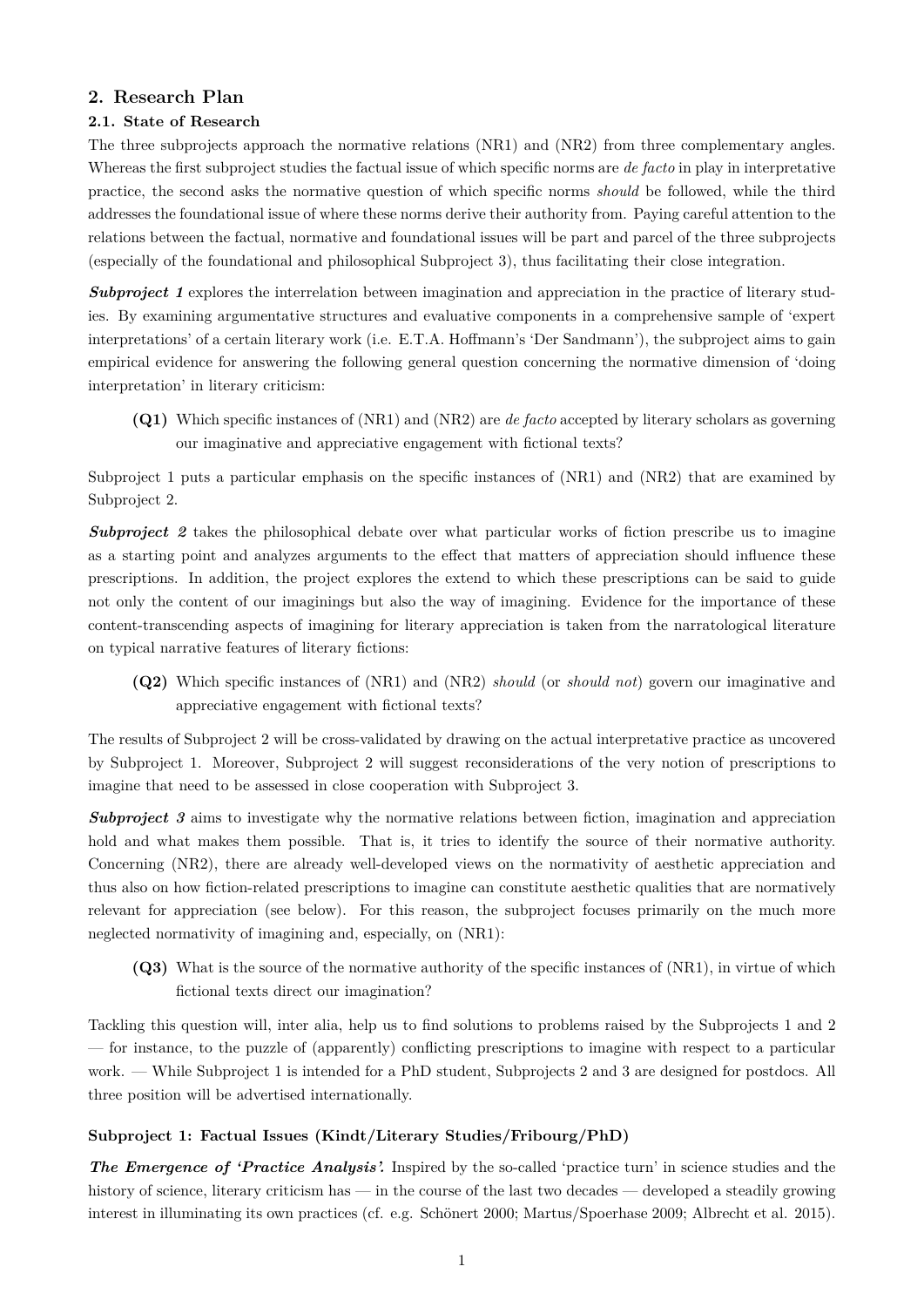On the one hand, this trend has resulted in sociologically oriented investigations of different spheres of activity in literary studies. On the other hand, it has revived the very endeavor that the subproject attempts to carry forward, namely the endeavor of an empirical analysis of the practice of interpretation guided by philosophical and linguistical theories of speech acts and argumentation.

This manner of 'practice analysis' originated in the 1970s with a series of studies on 'expert interpretations' of literature that, for two reasons, are still an important point of reference for meta-critical investigations like the projected one. First, these studies have developed convincing basic accounts of the language and the speech acts used in literary criticism and, by doing so, of the different operations involved in the activity of scholarly interpretation (cf. Weitz 1964; Beardsley 1970; Fricke 1977). Second, the research in question has provided us with systematic models for analysis and with empirical insights into the argumentative structures of interpretations in literary studies (cf. Grewendorf 1975; Beetz/Meggle 1976; Kindt/Schmidt 1976; von Savigny 1978).

*Relevant Recent Developments.* In the line of the meta-critical studies of the 1970s, the last years have seen several approaches in literary studies to attain a refined analytical and empirical picture of the discipline's interpretive practices. Three strands of these approaches are of particular relevance for this subproject.

First, based on Toulmin's understanding of argumentation (Toulmin 1958), Winko has conceived of and compellingly exemplified a model for examining argumentative structures and procedures in scholarly interpretations that allows for the specifics of these structures and procedures in the field of literary studies (cf. Winko 2002, 2015a, 2015b).

Second, stimulated by speech-act- and action-theory, increased attempts have been made recently to advance the project of a pragmatics of interpretation that characterizes the practice of interpretation in literary criticism as an interplay of various basic critical operations related to specific aims, types of claims and conditions of success (cf. Zabka 2005; Dennerlein/Köppe/Werner 2008; Kindt 2015a).

Third, one of the basic operations involved in scholarly interpretation, the act of evaluation, has found particular attention in newer approaches to illuminating elements and compositions of critical discourse: From the perspective of linguistic discourse analysis, Thompson and Hunston have analyzed evaluation as a 'stance taking' that is at hand once someone verbally expresses any kind of attitude towards an object (cf. Thompson/Hunston 2000). Following speech act-theoretical conceptions, Winko and von Heydebrand have proposed a more restrictive notion of evaluation; they have systematically explicated the operation as the usage of 'valueterms' to ascribe or disavow value to objects, and they have exemplarily illuminated acts of evaluation in 'expert interpretations' of different critical schools (cf. von Heydebrand/Winko 1996).

#### **Subproject 2: Normative Issues (Köppe/Literary Theory/Göttingen/PostDoc)**

*Theories of Truth in Fiction.* Current theories of fiction maintain that what is the case in the story world of a literary work of fiction is centrally determined by what recipients are prescribed to imagine by the work (Evans 1982; Walton 1990; Everett 2013; Walton 2013). Fictional facts are, in short, facts to be imagined. An indispensable part of most, if not all, interpretations as conducted in literary studies consists in determining what is the case in the story world of particular works of fiction. The philosophical debate on the determination of fictional content has identified several general difficulties for this interpretive endeavor. In particular, it is clear that the fact that a work contains '*p*' is not necessary for *p* being the case in the story world. In the fiction, Sherlock Holmes has two lungs, although the novels do not say so explicitly. Readers draw all kinds of inferences from what is said in a story, and they assume that certain (but certainly not all) facts from the real world hold in the story world, whether the text says so or not (Currie 1990, 60; Bareis 2009). Yet there is a broad consensus that there are norms constraining content ascriptions. In particular, it seems that there are certain 'import rules' that govern what must or must not be imported from the real world to a given fictional world. However, there are different candidates for such import rules, and with respect to particular cases, they lead to more or less intuitively plausible, and sometimes conflicting, results (cf. Köppe 2014d for a recent summary). This has led some to maintain that there is no general 'principle of generation' for fictional facts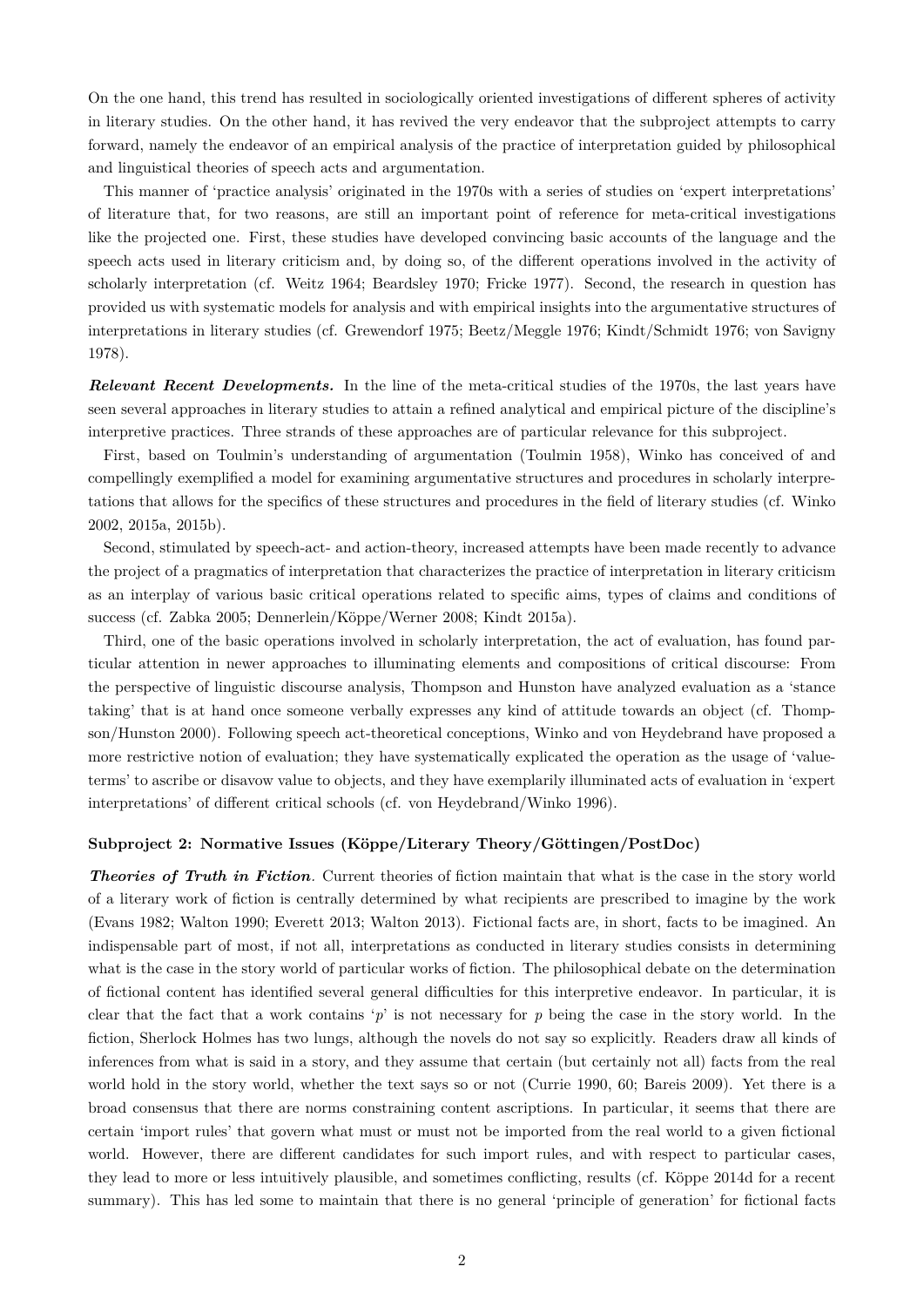(Walton 1990, ch. 4; Lamarque/Olsen 1994, 94; Zipfel 2001, 90), while others maintain that one may keep searching for a meta principle that allows us to choose among the existing principles (Petterson 1993, 91), or that such a principle would at least explain the sometimes considerable agreement amongst interpreters (cf. Livingston 2005, 192). Still others maintain that the search for overarching principles is misguided from the start, and that the principles invoked in the philosophical discussion are not what guides the interpretations that are actually being conducted by literary scholars (Lamarque 1990; 1996, ch. 4).

*Theory of Fiction and Narratology*. Philosophical and narratological research so far is just beginning to acknowledge the importance of the theory of fiction for both our appreciation of particular narrative features of works of fiction and our understanding of the accordant narratological concepts (cf. Martínez/Scheffel 2003; Walsh 2007; Bareis 2008; Köppe/Kindt 2014). This is surprising given that many narratological concepts are defined in terms of what is the case in a fiction, and given that the notion of truth in fiction is elucidated in the theory of fiction in turn. An example for this that is gaining more and more attention in the literature is the notion of a fictional narrator (Kania 2005; Diehl 2009; Köppe/Stühring 2011; 2015). But, arguably, a similar case can be made for narratological notions such as *unreliable narration* (Köppe/Kindt 2011). Moreover, notions such as the distinction between *telling* and *showing* as modes of narrative presentation (cf. Klauk/Köppe 2015) seem to designate response-dependent phenomena such that their elucidation involves the evocation of particular attitudes on the part of the reader. Thus, the *showing* mode of presentation is often said to consist in the propensity of a text to give readers the impression to be imaginarily 'present on the scene' (cf. Martínez/Scheffel 1999, 47f.). Since large branches of the theory of fiction involve reference to the 'fictive stance', i.e. a particular reception mode on the part of the reader (cf. Wolterstorff 1980; Walton 1990; Lamarque/Olsen 1994), it seems natural to inquire into the relationships between these aspects of the theory of fiction and of narratology.

#### **Subproject 3: Foundational Issues (Dorsch/Philosophy/Fribourg/PostDoc)**

*(NR1).* Much recent work in the philosophy of fiction is devoted to characterizing what is supposed to guide and constrain our imaginative responses to fictional works — that is, the accounts focus on the principles that determine the *content* of a work of fiction (see e.g. Lewis 1978; Currie 1990, ch. 2; Walton 1990, ch. 4) and the kind of *utterances* by which that content is expressed (Searle 1975a; Currie 1990, ch. 1; Lamarque/Olsen 1994, ch. 2; Davies 2007, ch. 3). But the underlying question of how utterances of that kind — with the sort of content they are presumed to have — could be apt to provide any normative guidance for imagination, and how various forms of imaginative thought (and possibly also experience) could be subject to normative directions and constraints in the first place, has received much less attention. Our research aims to address these foundational issues by elucidating the structural features that are presupposed by the idea that fictional utterances can serve as normative guides for imaginative thought.

*The (Dis)Analogy with Reports and Beliefs.* A natural way of approaching the issues is suggested by how fictional utterances and the corresponding imaginative responses are usually characterized. What someone who tells a fictional story does is often described as resembling, or even being parasitic on, what is done in a factual report: the person telling the fictional story is taken, not to report, but merely to pretend or make as if to report (Searle 1975a; Lewis 1978; Kripke 2011), to imitate reporting (Ohmann 1971), or to do what very much looks like reporting but is done with a different, distinctly fictive intent (Currie 1990, ch. 1; Lamarque/Olsen 1994, ch. 2; Davies 2007, ch. 3). Similarly, what the reader or hearer of a fictional story does when she adopts the 'fictive stance' and forms the relevant imaginative responses is often characterized as something that is closely connected to belief: she is taken not to believe, but instead to make-believe that what she is being told is the case (Currie 1990; Walton 1990), or that it is being told with the standard communicative commitments in force (Lamarque/Olsen 1994, ch. 2). Accordingly, the way how our imaginative responses are guided and constrained by the fictional utterances in a story is usually accounted for in the same terms as the way our doxastic responses are guided and constrained by the assertve utterances in a report, namely in terms of speakers' communicative intentions and commitments (Currie 1990; Carroll 1997; Davies 2007), discourse-specific conversational rules and practices (Walton 1990), or combinations thereof (Searle 1975a; Lamarque/Olsen 1994). It is generally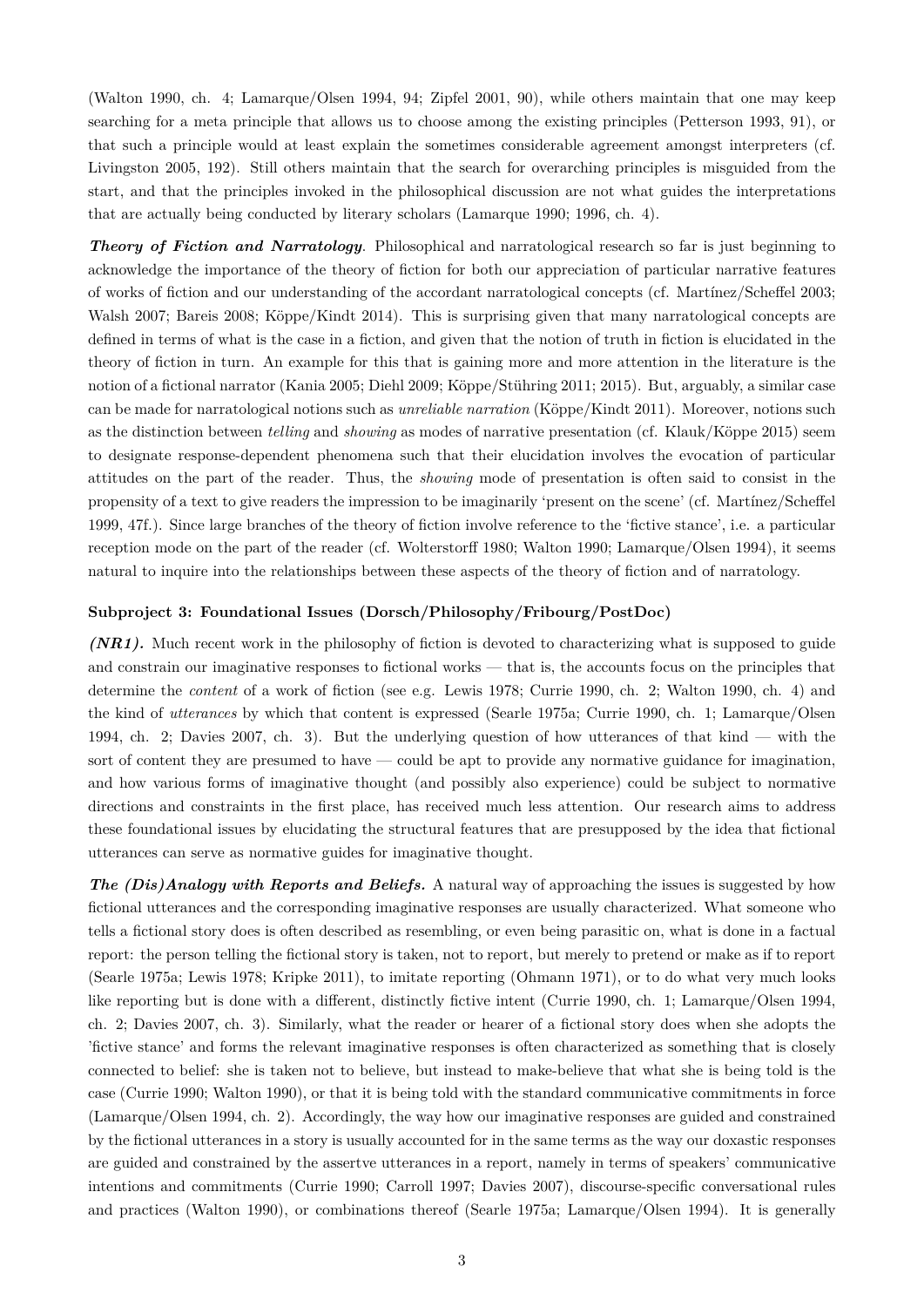accepted that the intentions, commitments or rules that govern the non-fictional case are missing or somehow suspended in the fictional case. What is striking, though, is that the accounts remain remarkably unspecific when it comes to positively explaining how intentions, commitments or rules can endow fictional utterances with the normative authority over imaginative thoughts that they are supposed to have.

*Communicative Commitments, Rules, and Intentions.* More precisely, that fictional utterances lack the commitment to truth that is characteristic of assertive utterances (Ohmann 1971; Searle 1975a), and that imaginative thoughts lack the sensitivity to truth that is exhibited by beliefs (Velleman 2000b; Searle 2002, ch. 2; Burge 2010, ch. 8), does not imply that fictional utterances can serve as guides to imagination in the sense assertions are apt to guide beliefs. We have a rough idea of the sense in which genuine assertions are said to guide or constrain what we believe: beliefs are cognitive states whose function it is to be true and which are sensitive to evidence in favor of (or against) their truth (Velleman 2000a; 2000b; Shah 2003; Burge 2010, ch. 8), while assertions are utterances that involve a commitment to truth and thus seem to provide evidence for the truth of, and hence for believing, what is asserted (cf. Burge 2013a; 2013b). In the fictional case, by contrast, the appeal to truth only serves to indicate which fundamental features fictional utterances and imaginative thoughts do *not* possess, and it is difficult to see how the absence of these features could account for the normative relation that is supposed to hold between utterance and response. That fictional utterances lack a commitment to truth only suggests that they lack the normative force that genuine assertions possess, not that they have any normative force of their own; and the observation that imaginative thoughts are insensitive to truth suggests only that they are insensitive to the evidential considerations that guide beliefs, not that they are sensitive to any other kind of normative considerations at all.

In order to offer a more positive characterization, some accounts appeal to the notion of a fictional practice, as regulated by specific communicative rules, according to which we are required to respond to fictional utterances by forming corresponding imaginative thoughts (Searle 1975a; Walton 1990, ch.4; Lamarque/Olsen 1994, ch. 2). But this idea is hardly any progress. For saying that there are rules that require us to imagine certain things in response to fictional utterances does not amount to more than saying that fictional utterances have normative authority with regard to our imaginative thoughts. What we are trying to understand is why, or in virtue of what, these rules apply and what makes them normatively binding in the first place.

The most popular idea in this context is the assumption that fictional utterances are made with a specific communicative intent, namely the intention to get the reader or hearer to form certain imaginative thoughts, rather than to adopt certain beliefs as in the case of assertion (Currie 1990, ch. 1; Lamarque/Olsen 1994, ch. 2; Davies 2007, ch. 3; Stock 2011; Mikkonen 2013, ch. 2). Yet it is unclear how an intention like that could have any normative impact on its own. Intentions in themselves do not constitute normative reasons, and so there is nothing wrong or incorrect about not carrying them out (cf. Raz 2011, ch. 8; Kolodny 2014; or Scanlon 2004).

*(NR2).* In contrast to the normativity of fiction-based imagining, the normativity of appreciative responses to fictional texts is relatively unproblematic. The main reason for this is that we already have a fairly good grasp of how aesthetic appreciation works and, in particular, of the fact that aesthetic judgements are structurally similar to perceptual or descriptive judgements in that both are experience- or evidence-based (Walton 1993; Budd 1995; Goldman 1995; Levinson 1996; Dorsch 2000). Whenever the fact that a given fictional text invites a certain imaginative response gives us a prima facie reason to ascribe a certain aesthetic value to the text, this happens because — and to the extent to which — the fact contributes to the text's aesthetic value and thus ensures that our matching aesthetic evaluation is appropriate.

## **2.2. State of Own Research & Institutional Setting**

**Subproject 1.** Tom Kindt's past and present research is closely linked to the proposed research, especially regarding the historical appraisal of literary studies' development since the 19th century and the systematic clarification of interpretation as one of the discipline's fundamental activities. Concerning the first of these two issues, several of Kindt's publications examine instructive episodes of the history of the humanities, and literary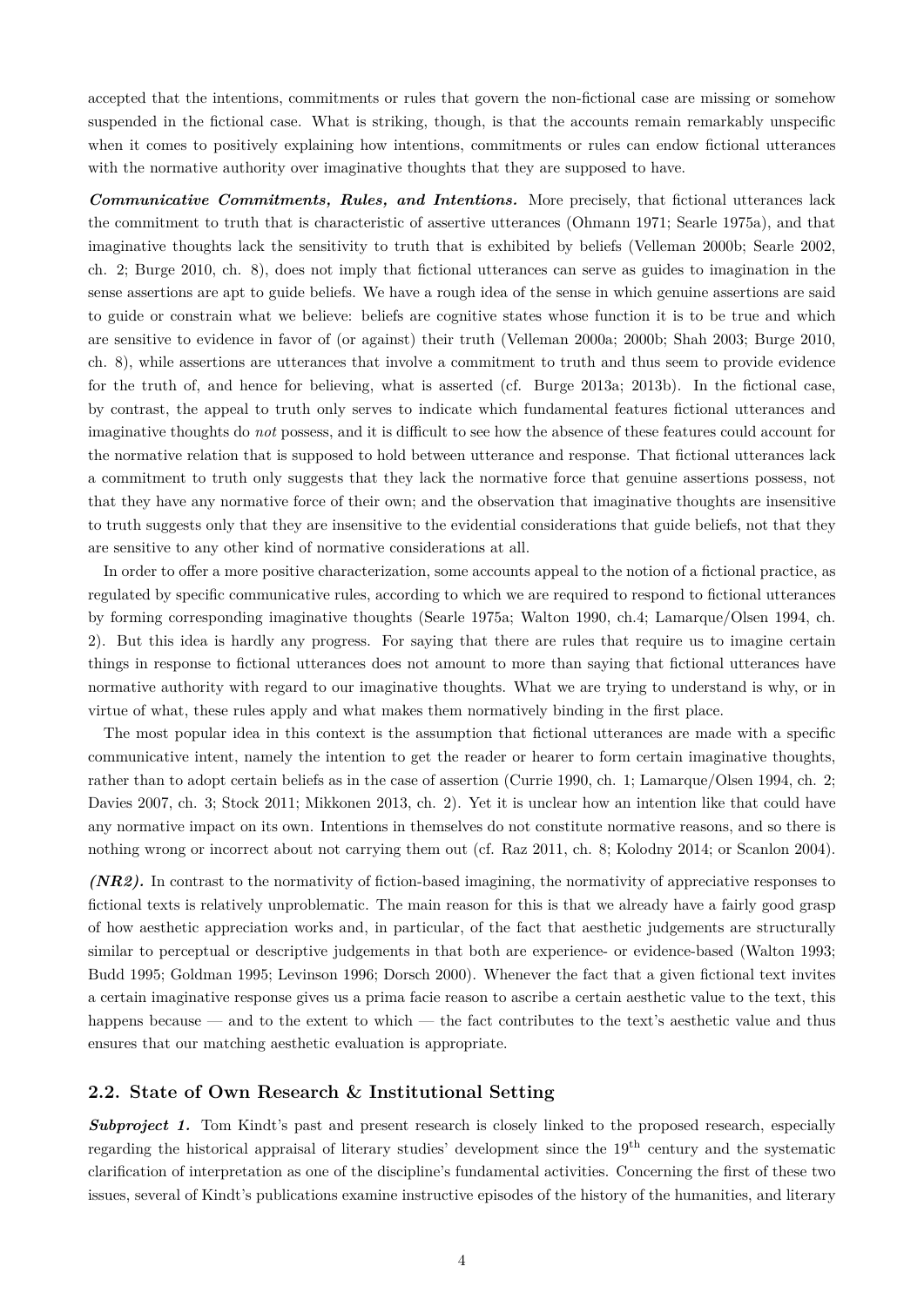criticism in particular, in order to illuminate the structural architecture of approaches to literature and their linkage to general cultural developments (cf. e.g. Kindt/Müller 2005, 2008). The second topic is reflected in the theoretical foci of Kindt's publications. On the one hand, in a series of studies, he has elucidated central aspects and traditions of scholarly interpretation. The publications in question explicate their object as a normative practice composed of different lower level operations (like description, classification, explanation, evaluation) and develop proposals for distinguishing between theories, methods and heuristics of interpretation (Kindt/Köppe 2008; Kindt/Müller 2003; Kindt 2007; Köppe/Kindt 2014; Kindt 2015a). A recent contribution of this type relates these distinctions to the interpretive debate about E.T.A. Hoffmanns 'Der Sandmann' and outlines a textbased explanation of why the novella has induced such a controversy (Kindt 2016). On the other hand, Kindt's emphasis on meta-theoretical issues becomes manifest in a couple of publications that analyze the interpretive usage of highly disputed critical concepts like 'implied author' (Kindt/Müller 2006, 2011), 'unreliable narration' (Kindt 2008; Köppe/Kindt 2014), 'fantasy' (Kindt 2011), or 'literary epoch' (Kindt 2015b).

The Institute for German and Literary Studies at the University of Fribourg provides an excellent research surrounding for the subproject. Due to the proven collaboration between its literary studies- and linguistics-division and to the research foci of its members over the last years, the institute is known for stimulating theoretical and meta-critical contributions to literary criticism and for advanced attempts to combine hermeneutic and empirical approaches to text and discourse analysis.

*Subproject 2.* Tilmann Köppe's work in literary theory has focused on several topics at the intersection of philosophical aesthetics and literary studies. In particular, he has worked on fiction as a source of knowledge (Köppe 2007; 2008b; 2009; 2011), the methodological foundations of literary interpretation (Dennerlein/Köppe/Werner 2008; Köppe/Winko 2011; Köppe 2012a), and problems in the theory of fiction (Köppe 2005; Gertken/Köppe 2009; Köppe 2009a; 2014a; 2014b; 2014c; 2014d; Klauk/Köppe 2014b; Klauk/Köppe/Rami 2014). In his current research, Köppe focuses on the textual foundations of 'higher-order' narrative features such as *narrative closure*, *narrative unreliability* (Köppe/Kindt 2011) or the concept of a *narrator* (Köppe/Stühring 2011; 2015), and *narrative distance*/*telling* vs. *showing* (Klauk/Köppe 2014a; 2014c; 2015).

Göttingen is an ideal place for this subproject due to the longstanding close cooperation between philosophy and literary studies established at the Courant Research Centre 'Textstrukturen' where Tilmann Köppe is head of the research group 'Analytic Literary Theory'. Also, the German Department hosts the 'Arbeitsstelle für Theorie der Literatur' (ATL), of which Tom Kindt and Tilmann Köppe are members. The ATL features a strong focus on analytic literary theory (cf. Köppe 2008a; Köppe/ Winko 2010) which makes it a natural cooperation partner for the planned project.

**Subproject 3.** Fabian Dorsch has worked and published on three major topics of the proposed research: imagination, normativity, and aesthetic appreciation. He is one of the few contemporary philosophers to have published a monograph on the philosophy of the *imagination* (Dorsch 2012a) and is preparing another one for Routledge (Dorsch 2016e). While the first defends an account of the nature and unity of the various forms of imagining that takes them to be intentional mental actions, the second deals with the difference between imaginative experiences and thoughts and their distinctive roles in knowledge acquisition and aesthetic appreciation. In addition, he has written articles on visualising (Dorsch 2010), imaginative and emotional responses to fiction (Dorsch 2011), Hume's views on the imagination (Dorsch 2012, 2016c), extended imaginative projects (Dorsch 2016a), and imagination-based accounts of pictorial experience (Dorsch 2015b, 2016b). Dorsch's research on *aesthetic appreciation* is focused on its nature (Dorsch 2000), its justification (Dorsch 2007, 2013) and its relation to empirical studies (Dorsch 2012b, 2014); while his work on *normativity* deals with reasons for belief and action (Dorsch 2009, 2016d), perceptual justification (Dorsch 2010, 2016d) and visualization-based knowledge (Dorsch 2015a).

Fribourg is a perfect location for this subproject, given that the philosophy department there hosts not only the EXRE Centre for Research on Mind and Normativity (led by Dorsch, Gianfranco Soldati and Martine Nida-Rümelin), but also Dorsch's current research group 'The Normative Mind', which investigates the normativity of beliefs, intentions, actions and evaluations. The group is also a founding member of the European Normativity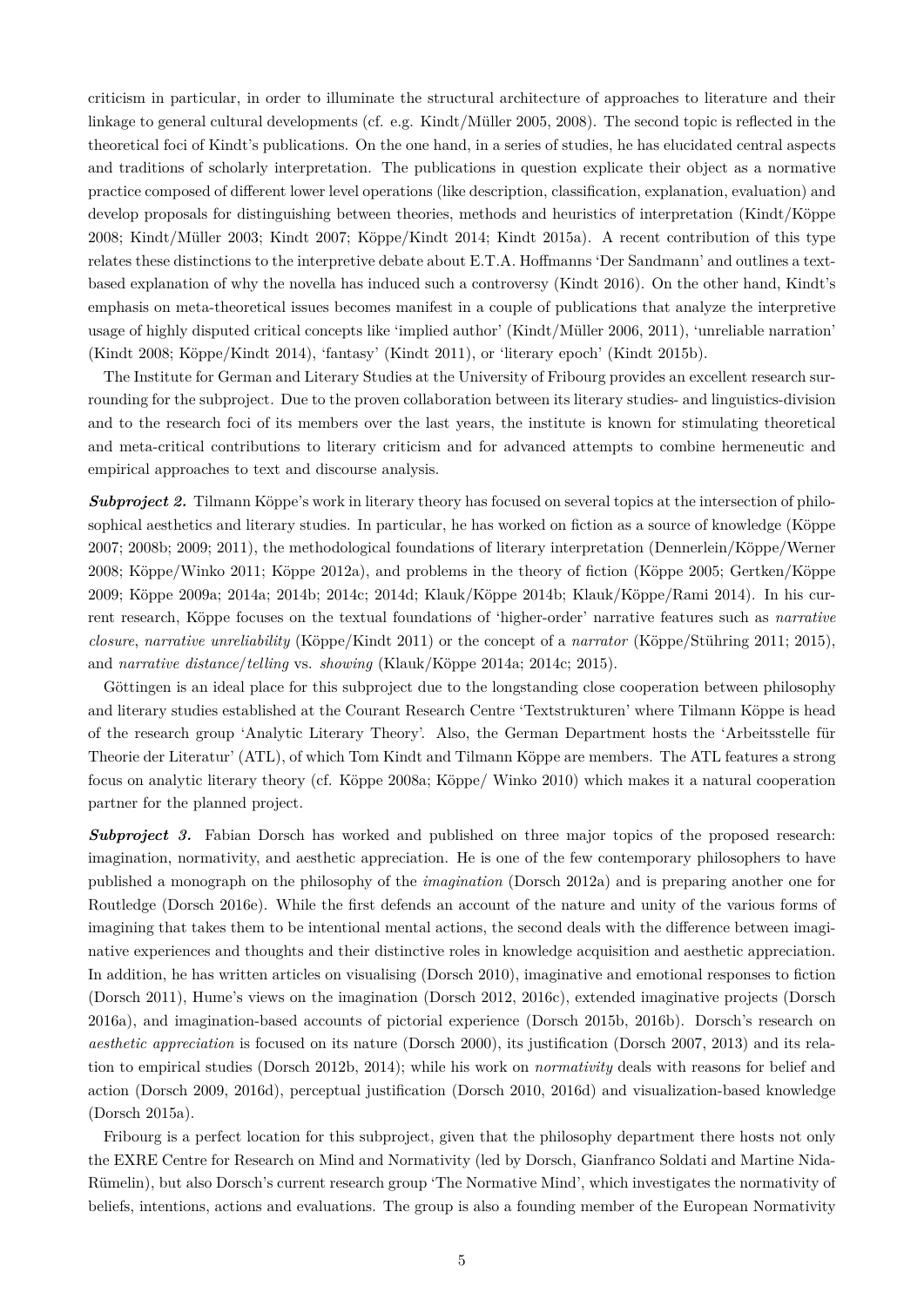Network (other members include Barcelona, Paris, Southampton, Stockholm and Oslo).

### **2.3. Detailed Research Plan**

## *Subproject 1: Factual Issues (Kindt/Literary Studies/Fribourg/PhD)*

The first subproject intends to answer  $(Q1)$  by concentrating on the particular case of the interpretative practice concerning E.T.A. Hoffmann's 'Der Sandmann'. The smaller first part of the subproject addresses the task of shaping an analytic guideline for the intended empirical exploration of interpretation practices in literary criticism. The larger second part applies this guideline in a detailed meta-critical study of about 60 contributions to the interpretive controversy about 'Der Sandmann'.

To inform the meta-critical analysis of the 'Sandmann'-debate, the **first part** of the subproject will outline an 'analytic manual' for the illumination of argumentative and evaluative structures in 'expert interpretations'. With regard to *argumentation analysis*, the study will follow Winko's proposal of adapting the Toulminean model of argumentation for examining procedures of justification and generating plausibility in literary critics' approaches to texts (Winko 2002, 2015a, 2015b). It is our contention that Toulmin's core distinction between 'grounds' (i.e. reasons), 'warrants' (i.e. inferential patterns or forms of reasoning), and 'backings' (i.e. background justifications for these 'warrants') for claims or conclusions (Toulmin 1958) facilitates a precise description of the complex and rarely elaborated argumentative dimension of scholarly interpretations and helps keeping in mind that explicit reasons and implicit regularities in argumentative practices do not necessarily refer to rules and principles governing the practices in question (von Savigny 1976). The *evaluation analysis* of the corpus-texts will, in line with von Heydebrand and Winko, build on the speech act-account of interpretive practices in literary studies (Zabka 2005) and conceive of evaluation as a specific illocutionary act characterized by the attributive usage of 'value-terms' (von Heydebrand/Winko 1996). Such a conception of evaluation draws a generally adequate picture of the ascription of aesthetic values in scholarly interpretations and has recently been the point of reference for a comprehensive catalogue of procedures tailor-made to analyze evaluative practices in critical discourse (Worthmann 2013).

Guided by the scheme of categories that have been clarified in the first part of the subproject, its **second and main part** is devoted to a meta-critical appraisal of the interpretive debate on E.T.A. Hoffmann's novella 'Der Sandmann'. The corpus of the study will consist of about 60 contributions to the controversy that, by now, comprises approximately 100 elaborated scholarly interpretations. All elements of the sample to be analyzed have been published in the course of the last hundred years, that is, after the formation of literary studies in its present disciplinary setup.

By examining the argumentative structures in the corpus-texts related to the issues of both 'world construction' and 'work evaluation', the subprobject intends to exemplarily elucidate central aspects of the normative practice of interpretation in literary criticism. More specifically, the second part of the subproject aims at formulating empirically underpinned answers to the following two, more specific questions:

- (Q1.1) What are the principles and rules that, in the scholarly interpretations of 'Der Sandmann', form the *actual* basis for the imaginative construal of the fictional world of that work?
- (Q1.2) How is the imaginative construal of this fictive world *de facto* related to the appreciation of 'Der Sandmann' in the scholarly practice?

The controversy over Hoffmann's 'Sandmann' is ideally suited as a test case for the projected empirical study for at least three reasons.

First, the debate has already been the object of several survey articles (e.g. Kremer 2010) and some metacritical appraisals (Tepe/Rauter/Semlow 2009; Detel 2014). Since these publications convincingly identify basic camps and lines of argument in the controversy but give no noteworthy attention to the key questions of our intended study, they can serve as an advanced starting point for the realization of Subproject 1.

Second, the debate about Hoffmann's text centrally addresses the problem of determining the outlines of the fictive world. At the heart of the controversy, as the available surveys unanimously claim (Kindt 2016),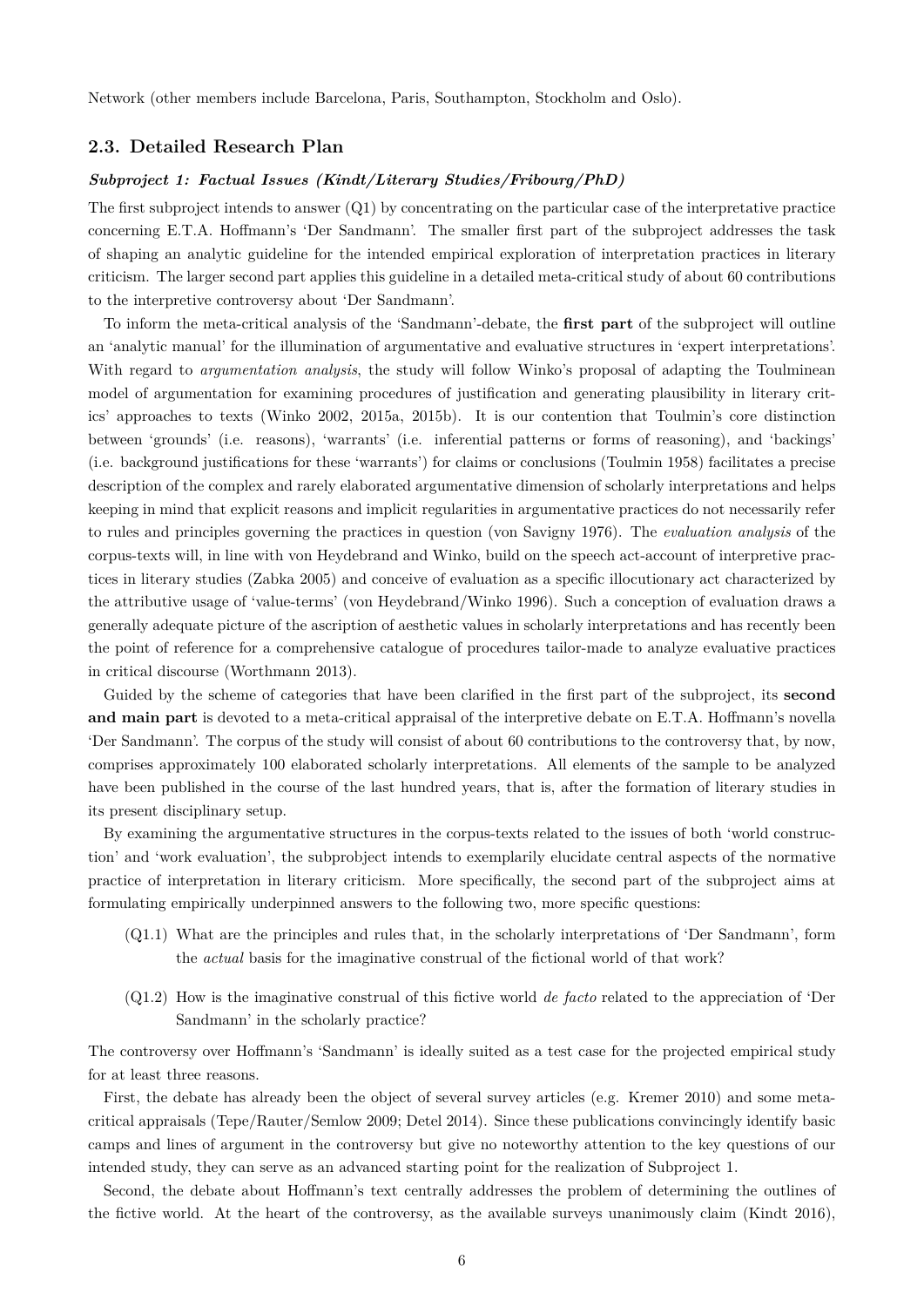is the question of whether the novella tells the story of a mental derangement due to psychic processes, or whether it alternatively decribes a fatal life crisis brought about by demonic powers, or whether it instead supplies insufficient evidence for determining what finally causes the death of the narrative's protagonist. In short, the interpretative debate about the text is essentially a dispute about the 'elucidation' (Beardsley 1970) of the fictional world related to the text and, therefore, constitues a highly instructive test case for the three subprojects.

Third, meta-critical publications on the 'Sandmann'-controversy and random samples of the likely corpus of the study indicate that many contributions to the debate – explicitly or implicitly – intermingle the task of determining the fictional world of 'Der Sandmann' with the task of aesthetically evaluating (aspects of) the fictional work. Thus, the debate provides a rich collection of examples of how 'world construction' and 'work evaluation' are related in scholary interpretations.

As discussed by the Subprojects 2 and 3, the orthodox view in fiction theory is that what is fictional relative to a given text consists in what is to be imagined in response to that text; and that imagination is a rule-governed practice which can be performed in an accurate or inaccurate way. Using the 'Sandmann'-controversy as an example, the main part of Subproject 1 attempts to explore how this general picture is actually cashed out in interpretative practice. In particular, the argumentative analysis will shet light on the epistemic question of how claims concerning what is fictional in the story world of the work are answered.

However, since the contributions to the debate do not use the terminology of fiction and imagination theory, since surface and deep structures in literary criticism may diverge, and since meta-critical approaches to the field have repeatedly challenged the view that the activity of scholarly interpretation is governed by principles and rules (e.g. Göttner 1973; Schmidt 1979), the subproject will adopt a precautionary measure, before commencing with the thorough analysis. More specifically, in order to establish comparability between the various contributions to the debate and to assess their specific relevance for the subproject, the study will start with a detailed paraphrase of selected passages of the corpus-texts. Based on this paraphrase, the appraisal of the critical debate on Hoffmann's 'Der Sandmann' can then proceed with a meta-critical analysis that successively addresses a catalogue of questions with regard to each interpretation in the corpus.

First of all, there are questions in relation to (Q1.1) and the imaginative construal of the fictional world of 'Der Sandmann', which are concerned with *fictional facts:*

- What does the interpretation or INT, for short claim regarding the fictional world's fundamental laws and structures?
- How does INT determine the connection between the basic events of the plot?
- How does INT construe the relation between, and the ontological status of, the characters Coppelius, Coppola and Sandmann?

Then, there are also questions pertaining to (Q1.2) and the imagination-based appraisal of Hoffmann's novella, which are about *aesthetic assessments:*

- Does INT contain explicit or implicit aesthetic evaluations of (aspects of) the fictional work?
- If so, which elements of the fictional work does INT assess aesthetically, and in which specific way?
- Are INT's aesthetic evaluations of the fictional work related to its claims about the fictional world?
- Does INT assign to certain aspects of 'world-construction' an argumentative role in the process of 'work-apprecation'; or vice versa?
- If so, which specific kind of argumentative role is assumed?

Finally, there are questions about the way in which the claims about what is fictional in, and the aesthetic evaluations of, the text are *argumentatively justified:*

– Does INT provide justification for its answers to these questions?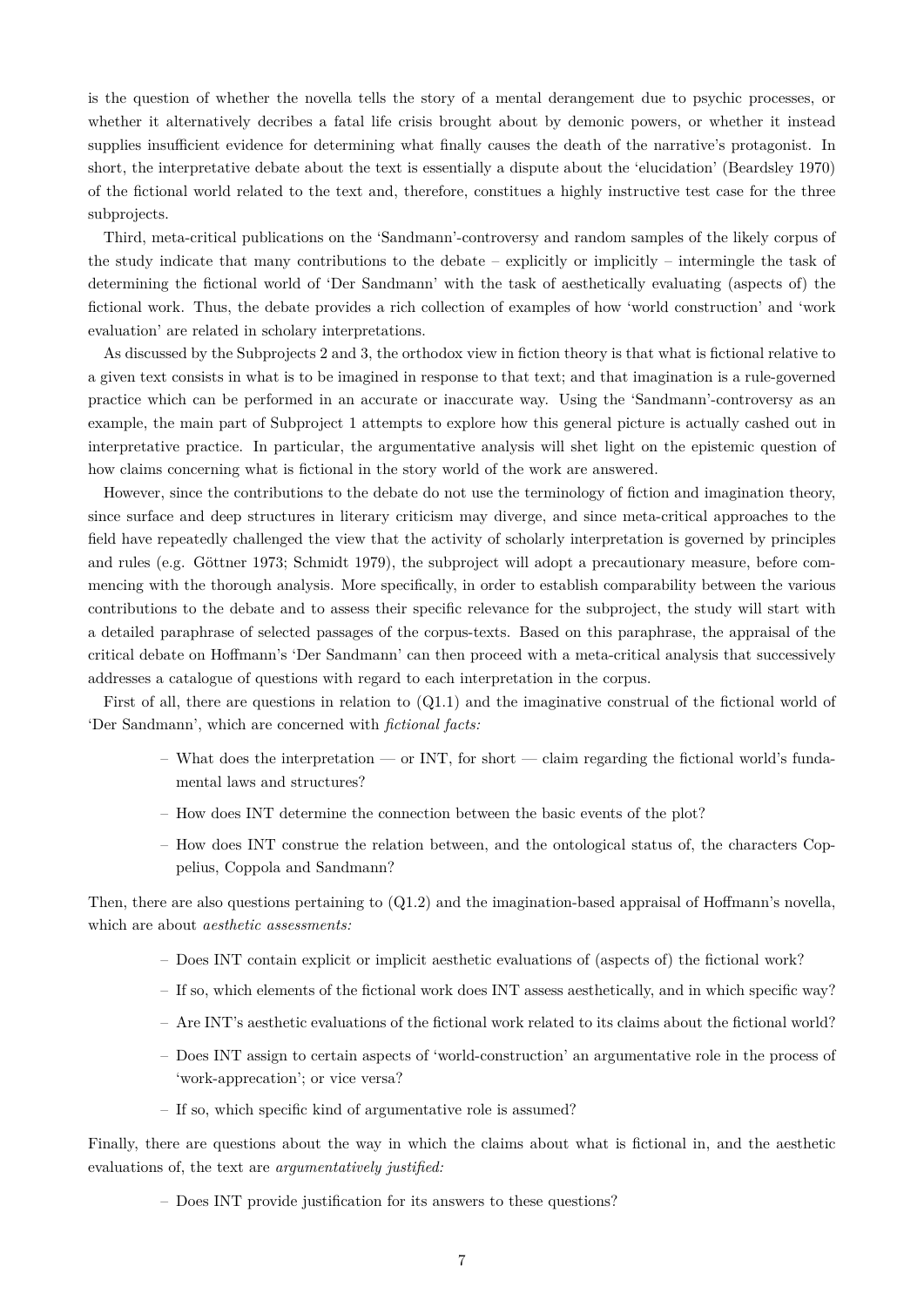- If so, what are the 'grounds' (in Toulmin's sense) that INT offers for its claims regarding the fictional world?
- Does INT refer additionally to 'warrants' or 'backings' (again in Toulmin's sense) to support its defense of its claims?
- Does INT contain evidence that indicates its implicit acceptance and application of specific principles and rules for the construal of fictional worlds?

In addition to a systematically refined survey of the 'Sandmann'-controversy, the analysis of the corpus-texts guided by this catalogue of analytic perspectives will undoubtedly render sufficient empirical evidence for developing a sound answer to the subproject's leading questions  $(Q1.1)$ ,  $(Q1.2)$  and, ultimately,  $(Q1)$  — an answer that illuminates the normative dimension of the practice of interpretation.

#### *Subproject 2: Normative Issues (Köppe/Literary Theory/Göttingen/PostDoc)*

This subproject intends to approach (Q2) by examining the influence of *literary appreciation* on what a work of fiction prescribes us to imagine. In particular, we want to contribute to answering the following, more specific question:

(Q2') Does appreciation influence what literary works of fiction prescribe us to imagine, and if so, how?

The subproject has three interrelated parts. The first part asks for the influence of literary appreciation on the determination of fictional *content*, i.e. on *what* to imagine. This part is mainly analytic in that it tries to uncover the structure and force of arguments in favor of the thesis that appreciation does play a role in the determination of content. The second part is constructive, arguing that the appreciation of certain *narrativestructural* features of literary fictions presupposes an imaginative involvement of a certain *kind*; in this part, we therefore aim at spelling out the influence of literary appreciation on *how* to imagine a particular content. The third part is mainly speculative in focusing on implications of both ventures for the very notion of prescribed imaginings.

In asking for the influence of literary appreciation on what to imagine, the **first part** of the subproject starts with a very general notion of aesthetic appreciation. According to a widely held view, aesthetic appreciation aims at the appraisal of aesthetic merit, and works of art have aesthetic merit in so far as they offer for intrinsically valuable experiences (Budd 1995; Goldman 2006). This conception of aesthetic appreciation can easily be applied to literary fictions. Take the notorious debate about whether there are ghosts in H. James' *The Turn of the Screw* (cf. Currie 1991). The claim that there are ghosts that are in contact with the children supposedly makes for a (more) scary reading than the claim that there are no ghosts in the story world, but rather a deluded governess. Other things being equal, the fact that the story is scary amounts to a meritconstituting property of a ghost story. Hence, it seems that the claim that 'in the fiction $\mathbf{w}$ ,  $p$ , makes for a more scary reading of work W' counts in favor of the claim 'in the fiction<sub>W</sub>,  $p$ '. Generalizing over this particular case, we get something like the following hypothesis:

(H) A content-ascribing interpretation  $I<sub>I</sub>$  is (other things being equal) better than its alternative  $I<sub>2</sub>$ , if imagining in accordance with it leads to an intrinsically more valuable experience. (Cf. Goldman 1995, 102)

However, both the details and the validity of (H) are far from clear and need to be carefully scrutinized. For instance, the example discussed suggests that whether the dispositional quality of 'allowing for a scary reading' counts as a merit-constituting property of a work depends on the genre (cf. Walton 1970). Suppose that we read *The Turn of the Screw* as a psychological novella instead. Doesn't, in the context of this reading, the claim that in the fiction, there is a deluded governess (*q*), rather than ghosts, constitute the more rewarding reading experience, and hence counts in favor of the claim 'in the fiction $_{\rm W}$ ,  $_{q}$ ? Also, (H) seems to imply that aesthetic experiences can be compared (cf. Budd 1995, 42f., on the incommensurability of aesthetic value). And, given that the *appropriateness* of experiences of aesthetic value depends on the quality of the interpretations the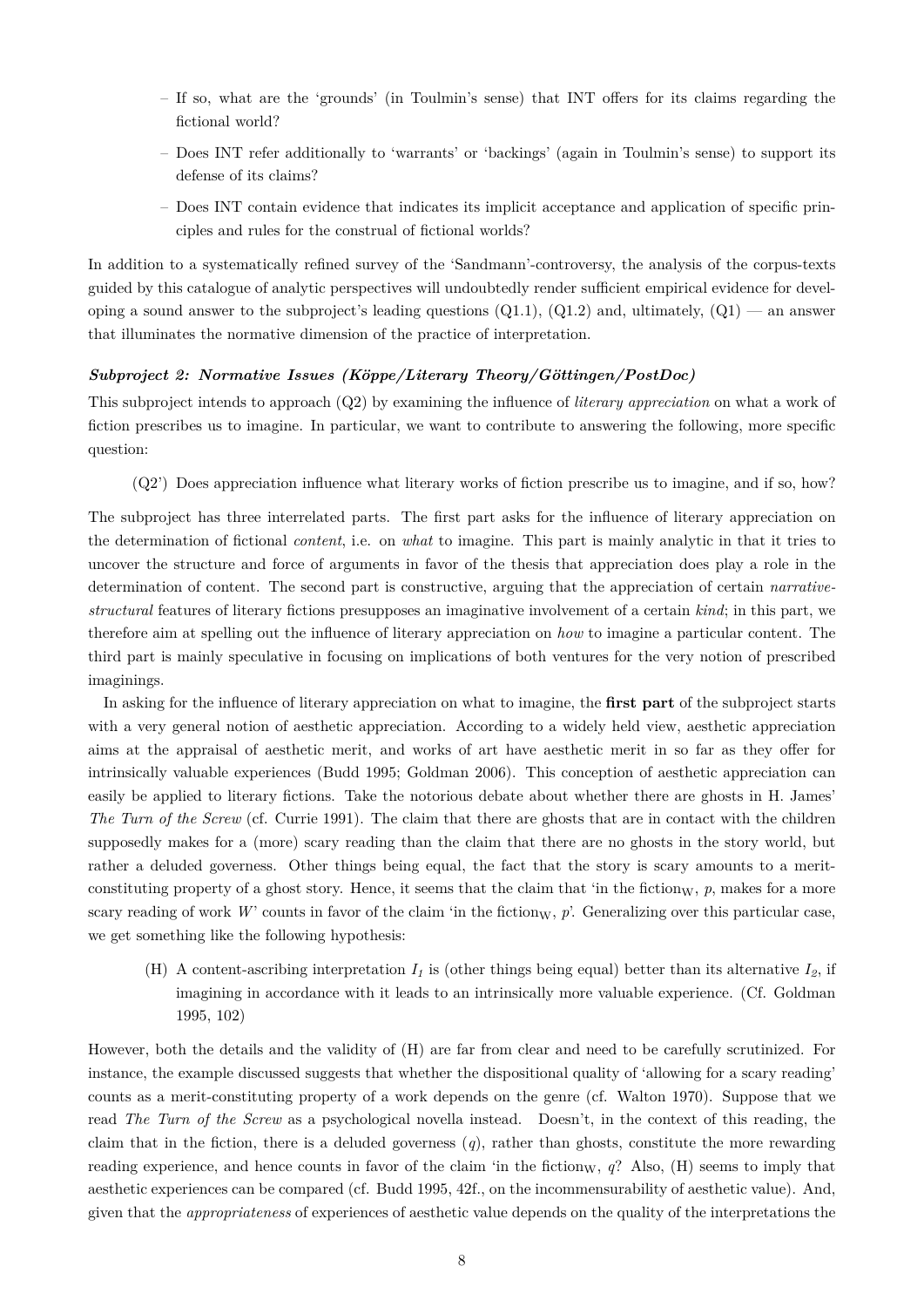experiences are based on, (H) moreover seems to imply that the appropriateness of experiences of aesthetic value depends on the degree of value ascribed by the interpretation. Both implications of (H) are clearly problematic. Our first subquestion then becomes:

(Q2.1) Does the realization of aesthetic merit help to determine which of two (otherwise equally well supported) content-ascribing interpretations  $I_1$  and  $I_2$  is to be preferred, and if so, how?

(H) is concerned with the rather simple case of two alternative interpretations which are *ex hypothesi* equally well supported in all other relevant respects. However, interpretations can be more or less convincing according to several different criteria (Strube 1992). For instance, content-ascribing interpretations may be judged according to the purely formal criterion of how many (important) textual features they explain (Føllesdal et al. 2008). Now, suppose that we have two (otherwise equally well supported) incompatible interpretations, *I<sup>1</sup>* and *I2*, such that  $I_1$  ascribes a merit-constituting property as explained above (say, 'in the fiction<sub>W</sub>, *p*'), while  $I_2$  ascribes another property (say, 'in the fiction<sub>W</sub>,  $q'$ ), thereby having greater explanatory scope with respect to other (important) properties of the work than *I1*. Which one should be preferred? Our second subquestion therefore is:

(Q2.2) Do merit-constituting properties trump other criteria for content ascriptions, and if so, how?

In the next step, we turn to another notion of appreciation, namely literary appreciation more narrowly construed, and its putative influence on content-ascriptions/prescriptions to imagine. Interpreters are not always guided by the goal of enabling readers to undergo experiences which are intrinsically valuable (Shusterman 1978). For instance, they may also aim at 'historical interpretation' (cf. Olsen 2004, 142; on different goals of interpretation in literary studies, cf. Kindt/Müller 2003, 212; Köppe/Winko 2013). Proponents of historical interpretation take seriously the idea that works of literary fiction are historical artifacts and try to uncover the ways the work was intended to be read by its historical audiences (or the ways it was actually read by these audiences). As we shall argue, appreciating a work of fiction as a historical artifact certainly amounts to appreciating the work *as* a work of fiction. Historical interpretation is not meant to merely *use* the work, say, in order to gain historical knowledge about the world (cf. Eco 1999, 35ff.), but rather the work itself and its properties are at the focus of interest. Thus it seems fair to say that historical interpretation amounts to a form of literary appreciation, and is in the business of uncovering *literary merit* (cf. Lamarque 2009, 171). Our third subquestion thus becomes:

 $(Q2.3)$  How are we to decide between two (incompatible) interpretations,  $I_1$  and  $I_2$ , of work W, such that  $I_1$  involves the claim that 'in the fiction<sub>W</sub>, *p*', thereby giving rise to literary merit  $M_1$ , and  $I_2$ involves the claim that 'in the fiction<sub>W</sub>,  $q$ ', thereby giving rise to literary merit  $M_2$ ?

In working on part one of the subproject, we need to keep two methodological points in mind. Firstly, one may be tempted to claim that  $(Q2.1)$ ,  $(Q2.2)$  and  $(Q2.3)$  need to be answered on a case to case basis. Literary interpretation is often regarded as holistic insofar as one has to trade the total package of pros and cons of  $I<sub>I</sub>$ off against the total package of pros and cons of *I<sup>2</sup>* …*I<sup>n</sup>* (Köppe 2008b, 86f.). The results of Subproject 1 will hopefully contribute to our understanding of the matter. But even if holism gives us the correct picture with respect to content-ascriptions (both *de iure* and *de facto*), we certainly want to know what types of reasons guide, and ought to guide, our decisions in typical cases. Secondly, maybe there is no best interpretation to be had, but rather only optimal ones (in the sense of Currie 2003, 293). We turn to some implications this may have for the notion of prescribed imaginings below, as part three of this subproject.

**Part two** of the current subproject asks for the influence of literary appreciation on *how* to imagine. It does so by identifying three narrative-structural features the appreciation of which make special claims on the imagination. Thus a case will be made that certain narrative structural features not only normatively constrain the content of our imaginings but also *how* to imagine it. We focus on three such features, namely *unreliable narration*, the distinction between *telling vs. showing*, and *internal focalization*.

Unreliable narration comes in many forms (cf. Kindt 2008; Köppe/Kindt 2014, ch. 4.4). One form involves the reader's misinformation about the contours of the story world. Readers of Bierce's *An Occurrence at Owl*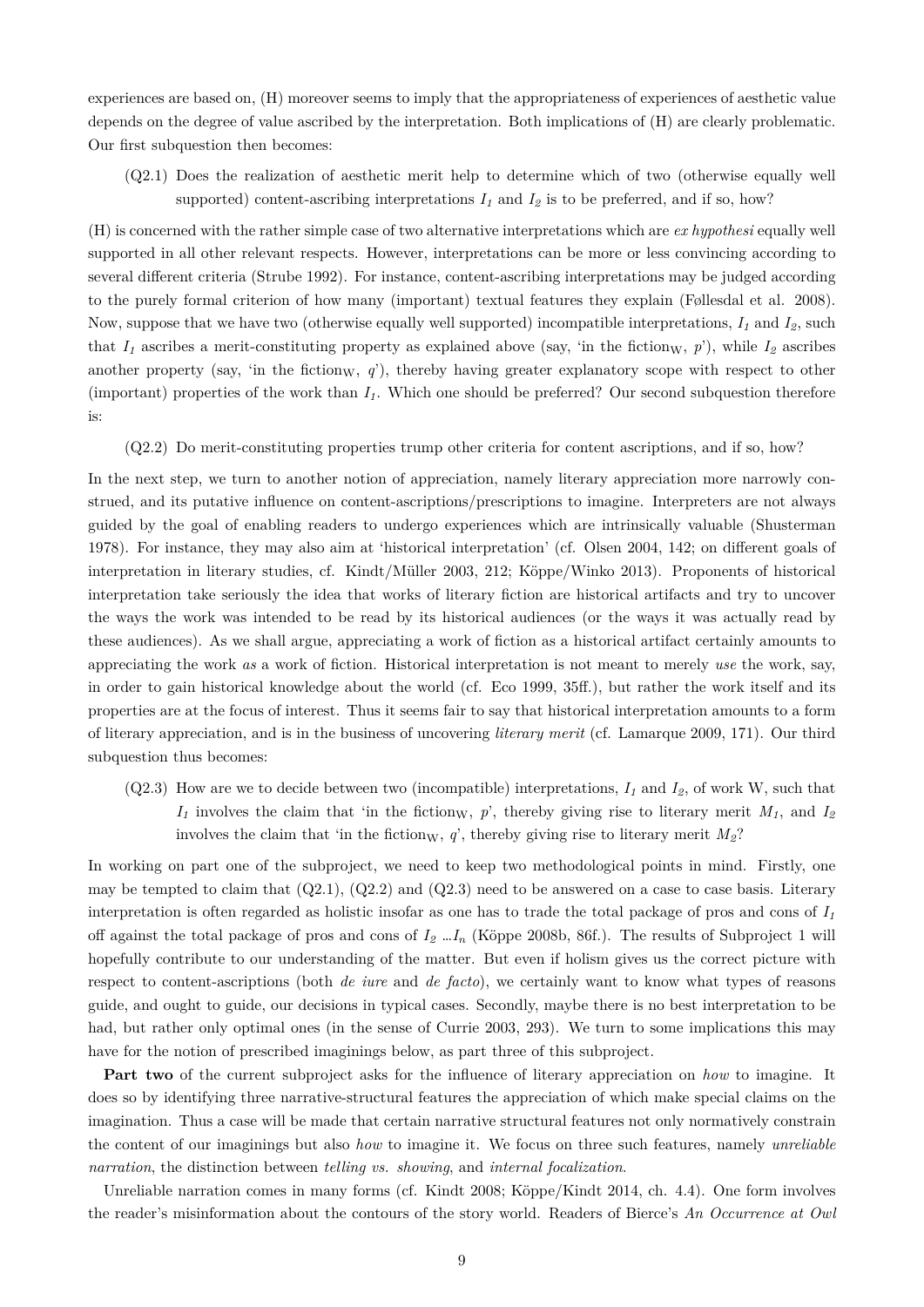*Creek Bridge* are told that the protagonist escapes from a life threatening situation, only to learn later on in the story that the escape was nothing but the hallucinations of the dying man (Stühring 2011). This narrative strategy, then, centrally involves a distinction between what is the case in the fiction and what is but *seemingly* the case in the fiction. However, we surely cannot say that only the former is what is important to appreciating the work. For, arguably, appreciating the short story involves that you first faithfully follow the protagonist's hallucinations (without knowing that they are but hallucinations, that is), that you gain hope and be awaked, and probably disappointed, in the end. So, what do we have here in terms of prescriptions to imagine? In previous work, we have proposed to distinguish between prescriptions to imagine and *prima facie* prescriptions to imagine (Köppe/Kindt 2011). Readers are, in other words, mislead by the story concerning what it is that they are prescribed to imagine. This solution leaves untouched the idea that prescriptions to imagine establish fictional facts. But it does not seem to capture the idea that, in order to appreciate the story in accordance with its narrative strategy, one actually *needs* to be mislead concerning what is the case in the fiction. The work, as it were, prescribes us to imagine what it does not prescribe us to imagine. However, the details are far from clear; in particular, it is not clear how the account relates to what has been identified as a major functional effect of the story, i.e. its propensity of eliciting a particular emotionally qualified imaginative response (cf. Köppe 2012). Our research question thus becomes:

(Q2.4) How can we accommodate that in certain cases of unreliable narration literary fictions seem to prescribe emotionally qualified imaginings that, moreover, do not establish fictional facts?

The second narrative feature under consideration is *internal focalization*, i.e. the telling of a narrative from the perspective of one of its characters (Genette 1980, 185ff.; Klauk/Köppe/Onea 2012). Take the sentences 'Peter looked out of the window. The cars were green.' Presumably, readers are supposed to imagine that the focal character, Peter, sees the green cars, or that the cars looked green to Peter. It is a common assumption, however, that the appreciation of internally focalized passages of text not only involves grasping what is the case in the story world. These passages rather invite you to imaginatively perceive the situation *from the character's perspective* (Lindemann 1987, 6; Habermas 2006, 505; Stanzel 2008, 16). The passages, in other words, invite you to put yourself, imaginatively, in the character's shoes. Thus for the Peter-case, you are invited to imagine seeing the green cars. But again, we need to spell out the details. Recently, the related claim that point of view shots in cinematic fiction prompt readers to imagine seeing things from the character's point of view has been put to criticism (Choi 2005), and a similar case can be made for the effects of internal focalization, it seems. Hence, our research question is:

(Q2.5) Do passages of internal focalization prescribe us to imagine the content of what is said from the point of view of the focal character, and if so, how?

A similar case will be made for the notorious distinction between *telling vs. showing* modes of presentation in a narrative (Klauk/Köppe 2014a; Klauk/Köppe 2014c; Klauk/Köppe 2015). The gist of passages of *showing* seems to be that readers are invited to *vividly* imagine what the text is about. But this is not more than the beginning of an account of the narrative mode of *showing*. Obviously, any passage of narrative fiction could be said to invite a rich and multifaceted, hence vivid, imaginative engagement. So what is special about *showing*? Hence, our research question is:

(Q2.6) Are passages of *showing* special with regard to the way of the imaginings they prescribe?

The first two parts of the subproject identify a number of problems and research questions which have implications for the very notion of prescribed imaginings. Spelling out these implications, and arguing for their relevance to a general theory of prescriptions to imagine in the context of fiction constitutes **part three** of the subproject, which will be conducted in close cooperation with the Subproject 3 on foundational matters.

If the picture of literary interpretation sketched above is correct, then it might turn out that prescriptions to imagine do not issue from works of fiction *tout court* but need to be construed as being somehow sensitive to types of interpretation. (We can think of an interpretation that seeks to promote intrinsically valuable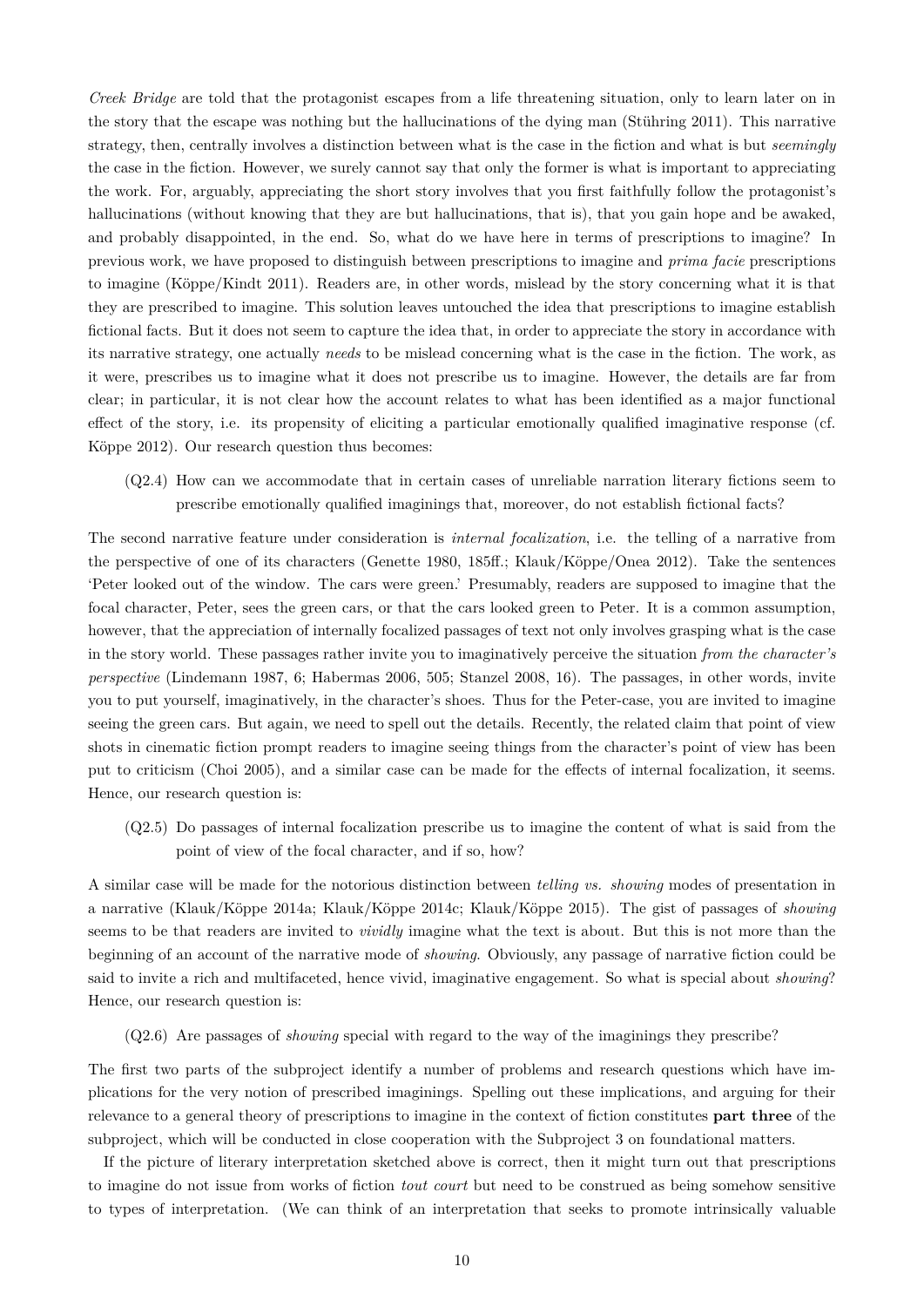experiences and 'historical interpretation' as two types of interpretation here). This gives rise to the following research question:

(Q2.7) Are prescriptions to imagine sensitive to types of interpretation, and if so, how?

There are at least three *prima facie* options to answer this question (cf. Lamarque 1996, 64): Firstly, what a work *W* prescribes to imagine could be said to have no unconditional validity, but may be represented as 'hypothetical imperatives': 'When you engage in an interpretation of type *T* of *W*, then you are prescribed to imagine *…* by *W*'. It is, however, unclear whether all prescriptions to imagine have this hypothetical form or only some. In other words, do we have different kinds of prescriptions to imagine in the appreciation of literary fictions, some with unconditional force and others conditional upon types of interpretation? Secondly, we might opt for the de-emphasis of prescribed imaginings that are not 'apt' to a particular type of interpretation *T*, in the context of engaging in a *T*-type interpretation. Walton recommends to de-emphasize fictional facts that do not fit into certain games of make-believe, meaning that there is a prescription to imagine in these cases, but we somehow do not take it seriously (Walton 1990, 182). This strategy does not touch the unconditional force of prescriptions to imagine. However, it rearranges the relation of interpretation and prescriptions to imagine considerably, for interpretations here do not only aim at determining prescriptions to imagine, but also at their evaluation. As a third strategy, we might opt for a 'disjunction', claiming that work *W* may have different story worlds *SW1, SW2, …*, where each *SW* depends on the type of interpretation *T* adopted. In this picture, prescriptions to imagine have unconditional validity but are relativized to types of interpretation. The pros and cons of these alternatives need to be evaluated, and they need to be supplemented by further options.

In our exposition of part two of the current subproject, we have considered three examples of narrativestructural features that seem to have an influence on the way of imagining that is prescribed by works of fiction. The notion of 'way' here refers to a mixed bag of phenomena: *à propos* unreliable narration, we have considered the notion of imagining in an emotionally qualified way (such that we, say, are invited to *confidently* imagine that the protagonist escapes) as well as the distinction between *prima facie* and all-things-considered prescriptions. *|'A propos* the narrative modes of internal focalization and *showing* (vs. *telling*), we have considered the ways of imagining something from a character's perspective, or imagining something in a vivid manner. Our final research question, then, generalizes over the particularities of these cases:

(Q2.8) How do prescriptions to imagine extend beyond the content of what is to be imagined to the *way* of imagining?

## *Subproject 3: Foundational Issues (Dorsch/Philosophy/Fribourg/PostDoc)*

The general goal of this subproject is to answer (Q3) by developing an account of the normativity involved in (NR1). A preliminary task is to show why it is misguided to think that the normative relation between fictional stories and imagination could be construed in parallel to that between factual reports and beliefs. A fictional story is not simply a report that is stripped of its commitment to truth; nor is an imaginative thought simply a belief that is insensitive to matters of fact. The link to truth is not just a marginal aspect but a constitutive feature of reports and beliefs. Once that link is removed, we get something fundamentally different. It is therefore not entirely clear what we are supposed to do when asked to consider the normative relation between reports and beliefs *in abstraction from* their connection to truth.

To get a different perspective on the issue, we suggest to leave the standard comparison with reports and beliefs aside (until the end of the third part) and to try to understand the normative relation (NR1) between fiction and imagination in terms of the nature of imagining (first part). After that, we can ask what makes imagining susceptible to normative guidance in general (second part), before addressing the more specific question of how it could be guided by fictional utterances in particular (third part).

The **first part** of the subproject is concerned with identifying the nature of imaginative thoughts. In general, thoughts are mental episodes in the stream of consciousness that constitute propositional attitudes. As such, they possess a propositional content which determines certain conditions that can be met or not, and which is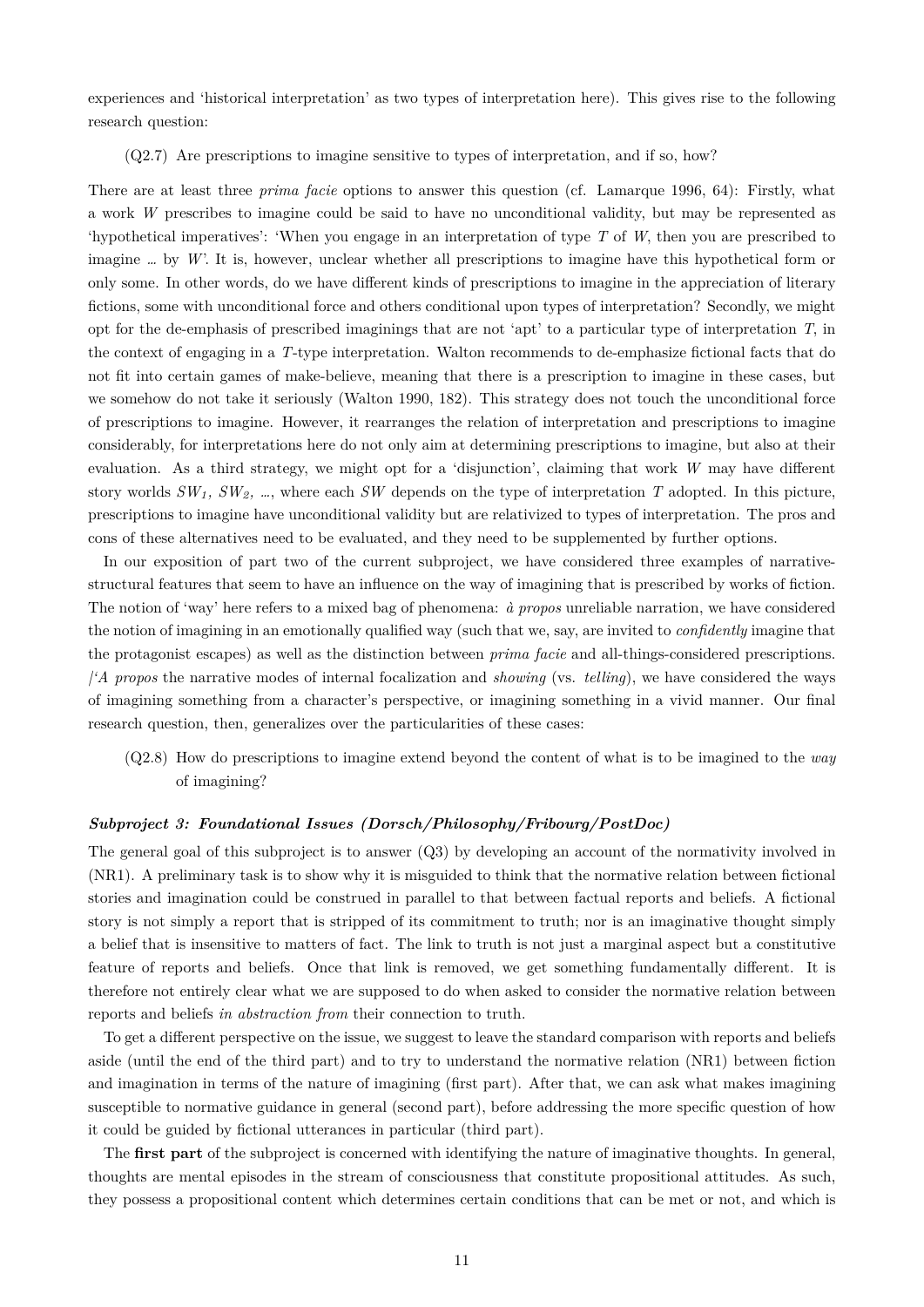true if and only if these conditions are actually met. But not all thoughts are imaginative. Our first research question is thus:

#### (Q3.1) How do imaginative thoughts differ from other thoughts?

In order to answer this question, we need to consider three important distinctions. First of all, the propositional contents of thoughts may be entertained in either of two ways (Velleman 2000a; Stock 2011). On the one hand, if a content is entertained in a *presentational* way (as in the case of guesses or empirical judgments), it seems to the subject as if the conditions determined by the content are already met (somewhere, sometime). On the other hand, if a content is entertained in a *projectional* way (as in the case of wishes or occurrent desires), it seems to the subject as if the conditions determined by the content are still in need to be met. Our hypothesis is that our imaginative responses to fictional texts involve primarily presentational thoughts. For not only is it open to debate whether there are any projectional forms of imagining (Velleman 2000b; Currie/Ravenscroft 2002b; Kind 2011). But even if, our main imaginative responses to fiction portray the respective fictional world as being a certain way, and not as to be made a certain way (Velleman 2000b; Martin 2002).

Then, only some propositional attitudes are such that their success constitutively depends on the truth of their contents. Cognitive attitudes like beliefs or judgments, for instance, have the function to be true — they are successful when they fit the world. Conative attitudes like desires or intentions, on the other hand, have the function to be made true — they are successful when the world is made to fit them. By contrast, imaginative thoughts seem to have neither a cognitive nor a conative direction of fit (Searle 2002). Although they have propositional contents, their success does not constitutively depend on whether their contents are (made) true or not; or so we would like to argue.

Finally, we want to defend the view that imaginative thoughts differ from other propositional attitudes in that we have direct voluntary control over them (McGinn 2004; Dorsch 2009, 2012a, 2016e). We cannot believe or desire something just because we want to do so (Pink 1996; Shah 2003, 2008; Dorsch 2009). But we are able to imagine something simply by deciding to imagine it. Of course, there are certain conceptual and psychological limits to what we can imagine (Gendler 2000; Dorsch 2012: ch. 13.3, 2016c). But, within these limits, we do have voluntarily control over those imaginative thoughts that we (can) actually form. Moreover, this control is direct in the sense that, once we have decided to imagine something, we do not have to do anything else to execute the decision: we can simply imagine what we want to imagine (Dorsch 2009, 2012: ch. 13). Accordingly, our first working hypothesis is:

(H3.1) What is distinctive of imaginative thoughts is that they are presentational, without a direction of fit, and subject to direct voluntary control.

We would like to conlude the first part by arguing that, assuming that  $(H3.1)$  is indeed true, its truth is best explained by the following hypothesis:

(H3.2) Imaginative thoughts are intentional mental actions.

To start with, only actions seem to allow for direct voluntary control (Pink 1996). In addition, intentional actions arguably do not possess any direction of fit. For they are just the kind of entities that render conative attitudes successful by making the world fit them. Finally, the idea that imaginative thoughts are mental actions is compatible with the observation that we sometimes imagine something 'against our will' (e.g. when we cannot banish a certain thought), given that there is room for akratic, obsessive and similarly irrational actions (Dorsch 2012: ch. 13.3). What is special about the class of actions to which imaginative thoughts belong is, however, that they have propositional contents entertained in a presentational way.

The **second part** of the subproject uses the results from the first in order to answer the question about how it is possible that imaginative thoughts are open to normative guidance:

(Q3.2) How can imaginative thoughts, understood as intentional actions, be normatively guided?

That imaginative thoughts are intentional mental actions suggests that they are sensitive to considerations related to the value that they might serve to realize or promote. For what generally guides us in deciding what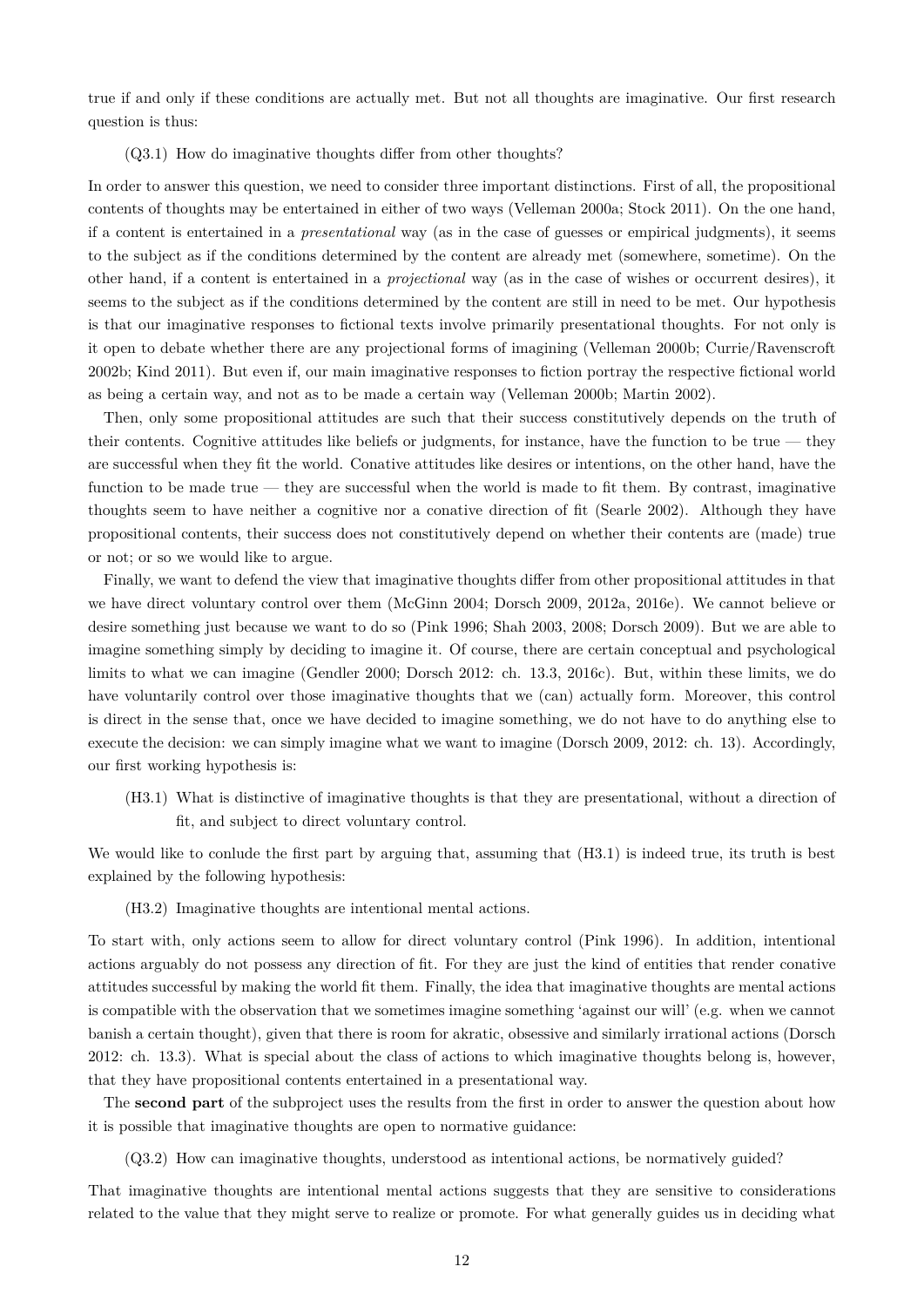to do are considerations that show the action worth doing (Raz 2011, ch. 4; Shah 2008; Hieronymi 2014). It is commonly assumed that a given action can serve to realize more than one value at once (Raz 2003). In this sense, a particular (string of) imaginative thought(s) may have features that render it both entertaining and instructive, say. But it may also be part of some broader activity which is worthwhile to pursue because it furthers a third value. So the first thing that seems relevant to ask is:

(Q3.3) Is there a value that attaches to imagining as such, and which is common to all (and only) imaginative thoughts (as well as other forms of imagining)?

Our working hypothesis regarding this question is that there is indeed a value which any occurrence of imagining realizes or promotes:

(H3.3) Imaginative thoughts (and experiences, etc.) realize the value of (what may be called) *presentational liberty*.

This value is realized whenever one successfully exercises one's capacity to decide which presentational thoughts to entertain, unburdened by external evidential or perceptual restrictions. (H4) is controversial in a lot of respects and calls for many qualifications. In particular, if presentational liberty does indeed constitute a value for imagining, the following issue needs to be clarified:

(Q3.4) Is presentational liberty an intrinsic or merely an instrumental value?

If it is intrinsic, then we should have a *default* reason to imagine something whenever we are in a position to do so – that is, a reason that holds unless there is more reason to do something else instead. But it is not obvious at all that this is indeed the case. On the other hand, although the claim that the value of presentational liberty is merely instrumental seems less controversial, it remains to be shown which external values the exercise of presentational liberty qua exercise of presentational liberty may help to realize.

We have to appeal to external values in any case in order to answer another question, which concerns the value of specific imaginings rather than that of imagining in general. That our imagination can be subject to normative guidance does not only mean that we can have reason to *imagine* something rather than *doing something else.* It also implies that we can have reason to imagine *this* rather than *that*. So the question is:

(Q3.5) Which value(s) underpin the considerations that normatively guide our decision to imagine *this* rather than *that*?

Presentational liberty cannot be the answer to this question, given that it attaches to all imaginative thoughts, irrespective of their particular content, and thus cannot adjudicate between imagining *p* and imagining *q*. If value-based considerations are to guide us not only in whether to imagine anything at all but also in *what* we imagine, they must somehow relate to the contents of our imaginings. The most simple way of construing the connection, we contend, is in terms of the goals that particular imaginings serve to achieve:

(H3.4) What normatively guides us in deciding *what* to imagine are considerations related to the value of the specific goals that are instrumentally promoted by what we imagine.

According to this proposal, what we have reason to imagine in a given situation depends on (a) how worthwhile it is to pursue the goal that this particular imagination serves to attain, and (b) how well the imagination is suited to attain that goal. Given the great variety of external values that imaginative thoughts can help us to attain, and given the variety of alternative ways in which each of these values might be attained, it seems unlikely that a full systematic account of the reasons for particular imaginings can be provided. But the considerations adduced so far at least specify what shape such an account would have to take.

The **third part** of the subproject then turns to the following, more concrete question:

(Q3.6) Given the preceding general considerations, how can our imagination be normatively guided *specifically by fictional utterances*?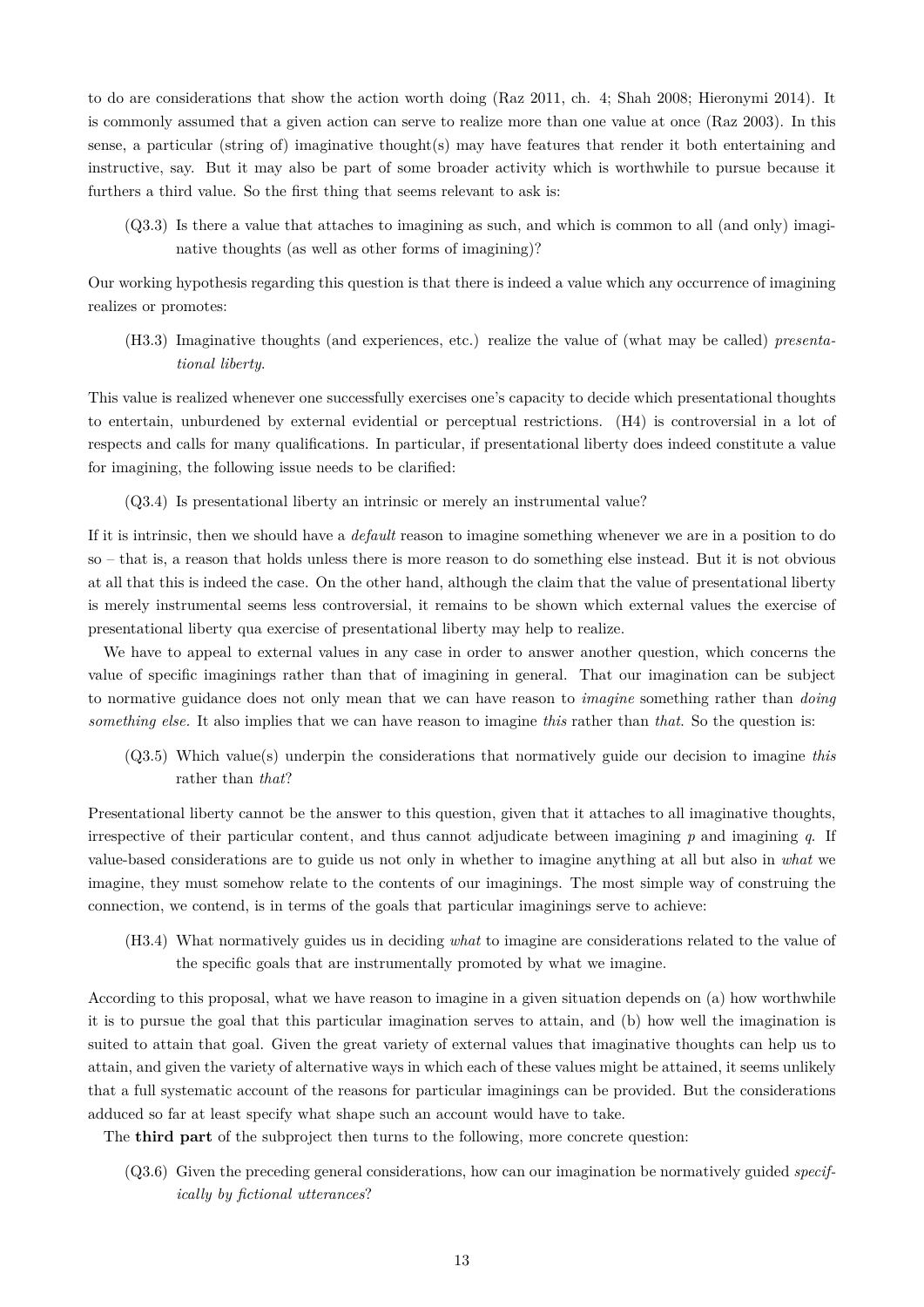The key to understanding how this is possible is the assumption that fictional utterances, too, have a presentational (rather than projectional) make-up. This assumption, in combination with a few further observations about the presentational-cum-practical nature of imaginative thoughts that were made in the first two parts of the subproject, provides the explanation that we are looking for. Since both fictional utterances and imaginative thoughts are presentational in character, there is a perfectly good sense in which what we imagine can be the same as what fictional utterances present. Moreover, since imaginative thoughts are intentional actions, they can be formed for any suitable, deliberately chosen purpose. In particular, they can be formed with the specific purpose of imagining what is presented by some utterance(s). This suggests the following simple account:

(H3.5) We read/listen to fictional utterances with the goal to imagine what those utterances present, and the imaginative thoughts we form in pursuing that goal can be said to be normatively guided by the utterances insofar as and because we take the goal to be worthwhile pursuing.

On such a view, it is not the fictional utterances that constitute or provide us with reasons in favor of forming the corresponding imaginative thoughts, but rather the considerations that show the underlying goal worthwhile pursuing. Still, the guidance that the utterances provide us with can be said to be normative in the (minimal) sense that it is supported by normative considerations – if we could not see any good in adapting our imaginative thoughts to what the utterances present, the utterances could not be said to serve as a guide to our imagination in the first place.

Moreover, the sense in which it can be correct or incorrect to form certain imaginative thoughts in response to fictional utterances is only indirectly connected to the reasons we see for imagining what we imagine. For what one imagines in response to a fictional utterance is correct in the first instance when and because it conforms to what the utterance presents. The condition to which our response conforms when it is correct may or may not be determined by value-based considerations – this is a question that Subproject 2 aims to resolve. But the correctness of our response can be said to be related to value-based considerations insofar as what we adopt as the criterion of correctness for our response – namely, presentational conformity with the fictional utterance at hand – is determined in the light of value-based considerations.

So far almost nothing has been said about what these considerations and corresponding values might be. We hope to gain specific insights regarding this question from the research undertaken in Subprojects 1 and 2. We suppose, though, that the proposal should be compatible with most standard answers that have been given to the question what the function or value of fiction consists in. Thus, imagining what is presented by fictional utterances (stories) might be taken to be entertaining, emotionally moving, or aesthetically appealing (Lamarque/Olsen 1994, ch. 17), to be instructive or to provide knowledge of some kind (Lamarque/Olsen 1994, ch. 17; Feagin 1996; Köppe 2008; Mikkonen 2013), to strengthen our empathetic capacities and our propensity to do good (Nussbaum 1995; Rorty 2001), to fine-tune our mental capacities and skills (Landy 2012), and so on (or any combination thereof).

A lot more needs to be said to motivate and clarify the account, of course. We only mention two of the many issues that have to be addressed by the subproject.

First, the goal to imagine what is presented by some given utterance(s) can be pursued with regard to any utterances with a presentational make-up, not only fictional utterances. For instance, we can adopt that goal when faced with a factual report (indeed, we could treat a factual report as a fictional story). There is no such flexibility when the attitude concerned is belief. We cannot choose the goal with which to form our beliefs, nor can we deliberately determine the constraints under which to form them. In particular, we cannot decide to believe what some utterance presents us with just because it seems worthwhile to do so. Beliefs are responsive to epistemic considerations related to truth, not to practical considerations related to value (see the discussion before (H3.1)). This is why the normative relation between fictional texts and imaginative thoughts cannot be assimilated to that between factual reports and beliefs.

Second, on the suggested proposal, the relationship between the reasons that our fiction-based imaginings are sensitive to and the aesthetic reasons that justify aesthetic evaluations is not straightforward. Perhaps the simplest connection is provided by the assumption that what renders it worthwhile to imagine what fictional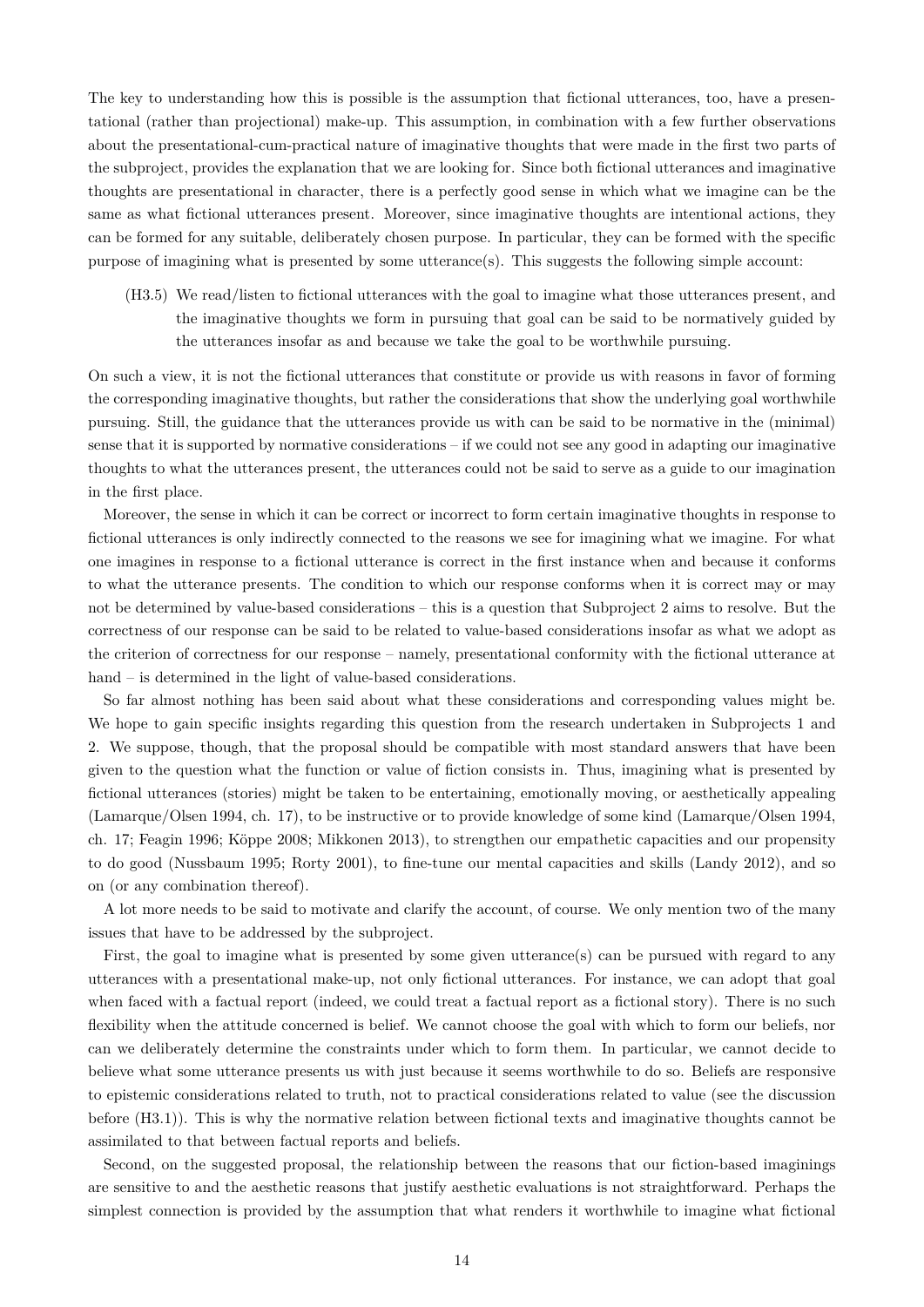utterances present is that this imaginative response provides us with proper access to particular aesthetic qualities of the work concerned (e.g. its property to establish, and invite us into, a rich fictional world). This access is valuable insofar as it helps us to aesthetically appreciate the work and thus to satisfy our interest in aesthetic matters.

The results of this subproject can then be applied to the other subprojects - for instance, with respect to whether the actual normative practices in literary criticism, studied by Subproject 1, are really justified; or with respect to how the norms investigated and advocated by Subproject 2 can be legitimized.

#### **2.5. The Significance of the Research**

Analyzing the norms that govern our imaginative involvement as well as the aesthetic appreciation that is based on this involvement promises to have an impact on both theoretical and practical aspects of literary studies. As to the theoretical side, it makes an important contribution to our understanding of the norms of literary interpretation (which is still at the heart of literary studies as conducted in academia), and hence contributes to the methodology of the discipline. Moreover, by focusing on the ways in which certain narrative structures can be said to guide our imaginings, we get a better understanding of these very structures — especially since many of them must be taken to be response dependent properties of texts, thereby centrally involving the imagination. As to the practical side of literary studies, both Subproject 1 and Subproject 2 will enhance our understanding of certain prevalent interpretive disputes. (As a side effect, we also hope to gain a better understanding of 'Der Sandmann' and other fictions under consideration.)

Moreover, by centrally involving the notion of appreciation, all three subprojects bridge the gap between literary studies as an academic discipline and reading novels as conducted by the 'layman'. While literary studies is often concerned with some more or less rigorous, 'scientific' notion of analysis, it should turn to furthering our understanding of what makes literary fictions valuable to us – or so we believe.

The main contribution of Subproject 3 to the philosophical literature on fiction and imagination is that it highlights and illuminates the normativity of an important relation that is often taken for granted but not well understood. It is often claimed that fictional texts invite, prescribe, direct, guide, demand, or ask for an imaginative response. Yet it is rarely discussed where the normative authority of fictional texts over our imaginings could derive from. The project is supposed to fill this theoretical gap. It thus opens a new field of discussion that is supposed to supplement the existing debates on the relation between fiction and imagination.

In particular, the observation that imaginative thoughts are intentional mental actions with a presentational make-up adds four new elements to the existing debates: (i) that the source of the authority of fictional texts lies in the values that we see in engaging with them; (ii) that imaginative thoughts can be normatively guided, despite lacking a direction of fit; (iii) that imagining is inseparably linked to presentational liberty; and (iv) the normative relation between factual reports and belief cannot serve as a foil for understanding the normative relation between fictional texts and imagination. These elements put the standard accounts of (NR1) into a new perspective.

## **Bibliography**

Albrecht, A. et al. (eds.) 2015: *Theorien, Methoden und Praktiken des Interpretierens*, Berlin.

Bareis, J. 2008: *Fiktionales Erzählen*, Göteborg.

— 2009: 'Was ist wahr in der Fiktion?', *Scientia Poetica* 13, 230-254. Beardsley, M. C. 1970: *The Possibility of Criticism*, Detroit.

Beetz, M. & Meggle, G. 1976: *Interpretationstheorie und Interpretationspraxis*, Kronberg.

Bender, J. 1995: 'General but Defeasible Reasons in Aesthetic Evaluation', *Journal of Aesthetics and Art Criticism* 53, 379-392.

Budd, M. 1995: *Values of Art. Pictures, Poetry and Music*, London.

Burge, T. 2010: *Origins of Objectivity*, Oxford.

— 2013a: 'Content Preservation', in T. Burge, *Cognition Through Understanding*, Oxford.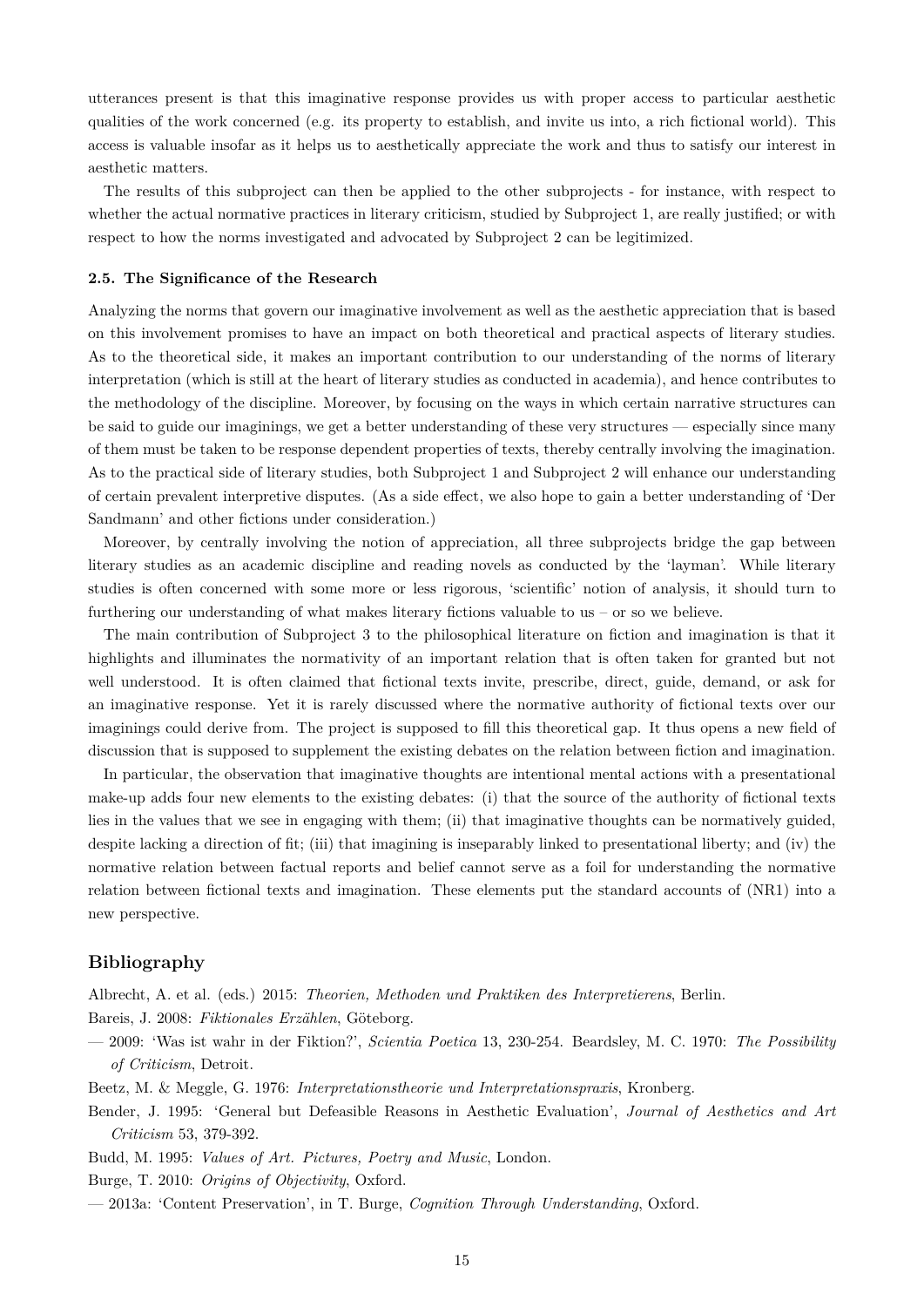— 2013b: 'Postscript to 'Content Preservation", in T. Burge, *Cognition Through Understanding*, Oxford.

Carroll, N. 1997: 'Fiction, Non-Fiction, and the Film of Presumptive Assertion', in R. Allen & M. Smith (eds.), *Film Theory and Philosophy*, Oxford.

Choi, J. 2005: 'Leaving It Up to the Imagination', *The Journal of Aesthetics and Art Criticism* 63, 17–25. Currie, G. 1990: *The Nature of Fiction*, Cambridge.

- 1991: 'Interpreting Fictions', in R. Freadman and L. Reinhardt (eds.), *On Literary Theory and Philosophy*, Basingstoke.
- 2003: 'Interpretation in Art', in J. Levinson (ed.), *The Oxford Handbook of Aesthetics*, Oxford.
- Currie G. & Ravenscroft I. 2002: *Recreative Minds*, Oxford.
- Davies, D. 2007: *Aesthetics and Literature*, London.
- Detel, W. 2014: *Kognition, Parsen und rationale Erklärung*, Frankfurt/M.
- Diehl, N. 2009: 'Imaginging De Re and the Symmetry Thesis of Narration', *The Journal of Aesthetics and Art Criticism* 67, 15–24.

Dorsch, F. 2000: *The Nature of Aesthetic Experiences*, London.

- 2007: 'Sentimentalism and the Intersubjectivity of Aesthetic Evaluations', *dialectica* 61, 417-446.
- 2009: 'Judging and the Scope of Mental Agency', in L. O'Brien & M. Soteriou (eds.), *Mental Actions*, Oxford.
- 2010: 'Transparency and Imagining Seeing', *Philosophical Explorations* 13, 173-200.
- 2011: 'Emotional Imagining and Our Responses to Fiction', *Enrahonar* 46, 153-176.
- 2012a: *The Unity of Imagining*, Berlin.
- 2012b: 'Die Grenzen des ästhetischen Empirismus', *Zeitschrift für Ästhetik und allgemeine Kunstwissenschaft* 57, 269-281.
- 2013: 'Non-Inferentialism about Justification the Case of Aesthetic Judgements', *The Philosophical Quarterly* 63, 660-682.
- 2014: 'The Limits of Aesthetic Empiricism', in G. Currie, M. Kieran, A. Meskin & J. Robson (eds.), *Aesthetics and the Sciences of the Mind*, Oxford.
- 2015a: 'Knowledge by Visualisation', under review.
- 2015b: 'Pictorial Experience, Imagining De Re, and Imaginative Penetration', under review.
- 2016a: 'Focused Daydreaming and Mind-Wandering', *The Review of Philosophy and Psychology*, in press.
- 2016b: 'Seeing-In as Aspect Perception', in G. Kemp & G. Mras (eds.), *Seeing Something in Something: Wollheim, Wittgenstein, and Pictorial Representation*, London, in press.
- 2016c: 'Hume on the Imagination', in A. Kind (ed.), *Handbook of the Philosophy of Imagination*, London, in press.
- 2016d: 'The Phenomenal Presence of Reasons', in F. Macpherson, M. Nida-Rümelin & F. Dorsch (eds.), *Phenomenal Presence*, Oxford, forthcoming.
- 2016e: *Imagination*, London, forthcoming.

Eco, U. 1999: *Die Grenzen der Interpretation*, München.

Evans, G. 1982: *The Varieties of Reference*, Oxford.

Everett, A. 2013: *The Nonexistent*, Oxford.

- Feagin, S. 1996: *Reading with Feeling*, Ithaca.
- Føllesdal, D. & Walløe L. & Elster, J. 2008: 'Die hypothetisch-deduktive Methode in der Literaturinterpretation', in T. Kindt & T. Köppe (eds.), *Moderne Interpretationstheorien*, Göttingen.

Fricke, H. 1977: *Die Sprache der Literaturwissenschaft*, München.

Gendler, T. 2000: 'The Puzzle of Imaginative Resistance', *Journal of Philosophy*, 97, 55-81.

Genette, G. 1980: *Narrative Discourse*, New York.

Gertken, J. & Köppe, T. 2009: 'Fiktionalität', in F. Jannidis et al. (eds.), *Grenzen der Literatur*, Berlin.

Goldman, A. 1995: *Aesthetic Value*, Boulder.

— 2006: 'The Experiential Account of Aesthetic Value', *The Journal of Aesthetics and Art Criticism* 64, 333-342. Göttner, H. 1973: *Logik der Interpretation*, München.

Grewendorf, G. 1975: *Argumentation und Interpretation*, Kronberg.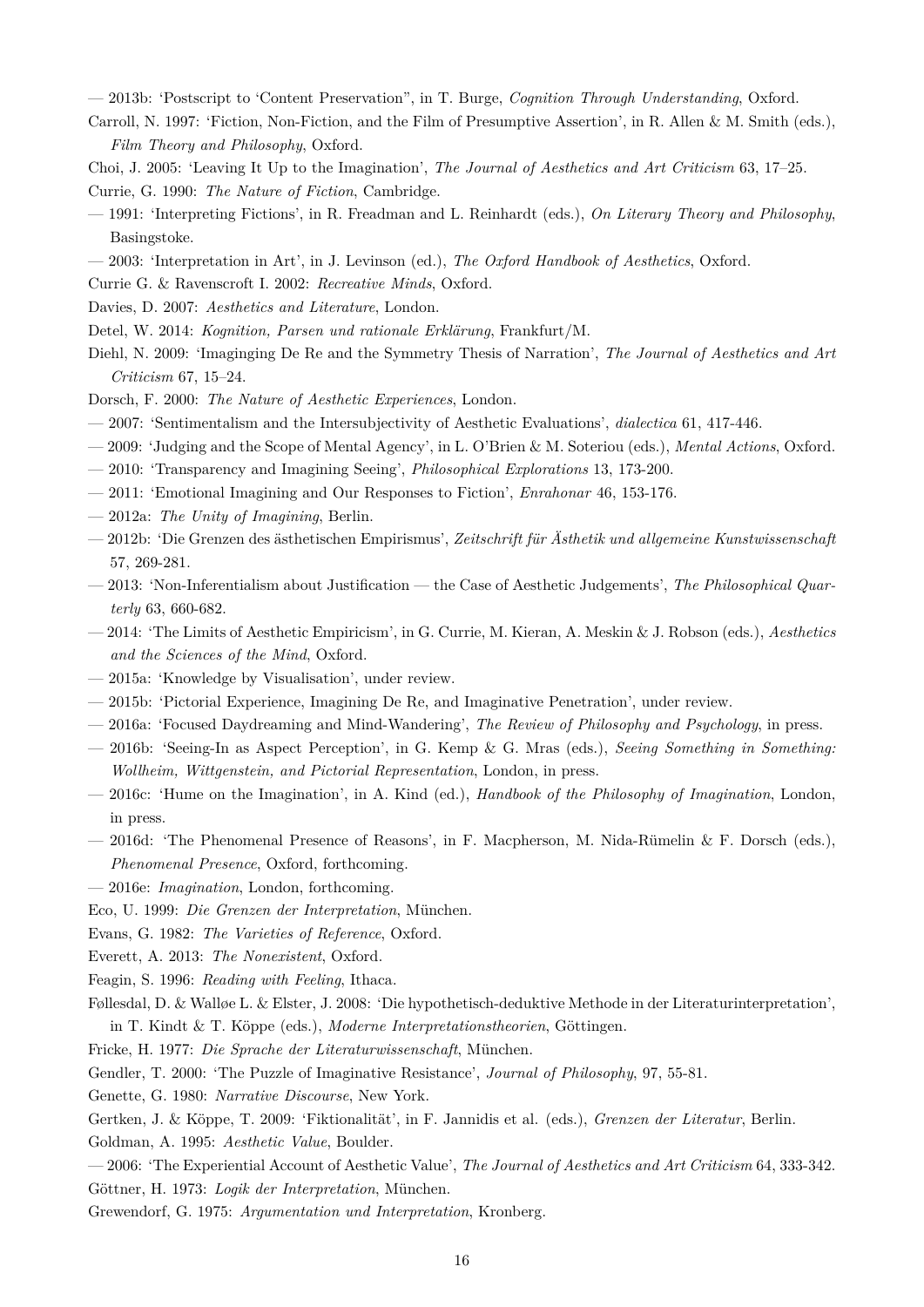- Habermas, T. 2006: 'Who speaks? Who looks? Who feels? Point of view in autobiographical narratives', *International Journal of Psychoanalysis* 87, 497-518.
- Heydebrand, R. von & Winko, S. 1996: *Einführung in die Wertung von Literatur*, Paderborn.
- Hieronymi, P. 2014: 'Reflection and Responsibility', *Philosophy and Public Affairs* 42, 3-41.
- Kania, A. 2005: 'Against the Ubiquity of Fictional Narrators', *The Journal of Aesthetics and Art Criticism* 63, 47–54.
- Kind, A. 2011: 'The Puzzle of Imaginative Desire', *Australasian Journal of Philosophy* 89, 421-439.
- Kindt, T. 2007: 'Denn sie wissen nicht, was sie tun. Stanley Fish vs. Wolfgang Iser', in R. Klausnitzer & C. Spoerhase (eds.), *Kontroversen in der Literaturtheorie / Literaturtheorie in der Kontroverse*, Berlin, 353-368.
- 2008: *Unzuverlässiges Erzählen und literarische Moderne. Eine Untersuchung der Romane von Ernst Weiß*, Tübingen.
- 2011: ' 'Das Unmögliche, das dennoch geschieht'. Zum Begriff der literarischen Phantastik', in *Thomas Mann-Jahrbuch* 24, 43-56.
- 2015a: 'Deskription und Interpretation. Handlungstheoretische und praxeologische Reflexionen', in M. Lessing-Sattarie, M. Löhden & D. Wieser (eds.), *Interpretationskulturen*, Berlin, 93-112.
- 2015b: 'Epoche machen! Zur Verteidigung eines umstrittenen Begriffs der Literaturgeschichte', in D. Fulda, S. Kerschbaumer & S. Matuschek (eds.), *Aufklärung – Romantik. Schnittpunkte zweier Modernekonstituenten*, München, 11-22.
- 2016: ' 'Erzählend immer mehr und mehr Farbe hineinzutragen?' E.T.A. Hoffmanns *Der Sandmann* aus narratologischer Perspektive', in O. Jahraus (ed.): *E. T. A. Hoffmnns "Der Sandmann' und die Literaturtheorie*, Stuttgart, in press.
- Kindt, T. & Müller H. 2003: 'Narrative Theory and/or/as Theory of Interpretation', in T. Kindt & H. Müller (eds.), *What Is Narratology? Questions and Answers Regarding the Status of a Theory*, Berlin.
- 2005: 'Nationalphilologie und Vergleichende Literaturgeschichte zwischen 1890 und 1910', in L. Danneberg et. al. (eds.), *Stil, Schule, Disziplin*, Frankfurt/M., 335-361.
- 2006: *The Implied Author*. Berlin.
- 2008: 'Historische Wissenschaften Geisteswissenschaften', in S. Haupt & S. B. Würffel (eds.), *Handbuch Fin de Siècle. 1885-1914*, Stuttgart, 662-679.
- 2011: 'Six Ways Not to Save the Implied Author', in *Style* 45, 67-79.
- Kindt, W. & Schmidt, S. J. (eds.) 1976: *Interpretationsanalysen. Argumentationsstrukturen in literaturwissenschaftlichen Interpretationen*, München.
- Klauk, T. & Köppe T. 2014a: 'Telling vs. Showing', in P. Hühn (ed.), *Handbook of Narratology*, Berlin.
- 2014b: 'Bausteine einer Theorie der Fiktionalität', in T. Klauk & T. Köppe, In: *Fiktionalität. Ein interdisziplinäres Handbuch*, Berlin.
- 2014c: 'On the Very Idea of the Telling vs. Showing Distinction', *Journal of Literary Semantics* 43, 25–42.
- 2015: 'Distance in Fiction', in L. Nordrum & A. Bareis (eds.), *How to Make Believe: The Fictional Truths of the Representational Arts*, Berlin.
- Klauk, T. & Köppe, T. & Onea, E. 2012: 'Internally Focalized Narration from a Linguistic Point of View', *Scientific Study of Literature* 2, S. 218–242.
- Klauk, T. & Köppe, T. & Rami, D. (eds.) 2014: *Semantics of Fictional Discourse (Journal of Literary Theory 8)*, Berlin.
- Köppe, T. 2005: 'Prinzipien der Interpretation Prinzipien der Rationalität. Oder: Wie erkundet man fiktionale Welten?', *Scientia Poetica* 9, 310-329.
- 2007: 'Vom Wissen in Literatur', *Zeitschrift für Germanistik* 17, 398-410.
- 2008a: 'Konturen einer analytischen Literaturtheorie', in G. Thuswaldner, *Derrida und danach? Literaturtheoretische Diskurse der Gegenwart*, Wiesbaden.
- 2008b: *Literatur und Erkenntnis. Studien zur kognitiven Signifikanz fiktionaler literarischer Werke*, Paderborn.
- 2009: 'Was sind kognitive Kunstfunktionen?', in D. Feige et al. (eds.), *Funktionen von Kunst*, Bern.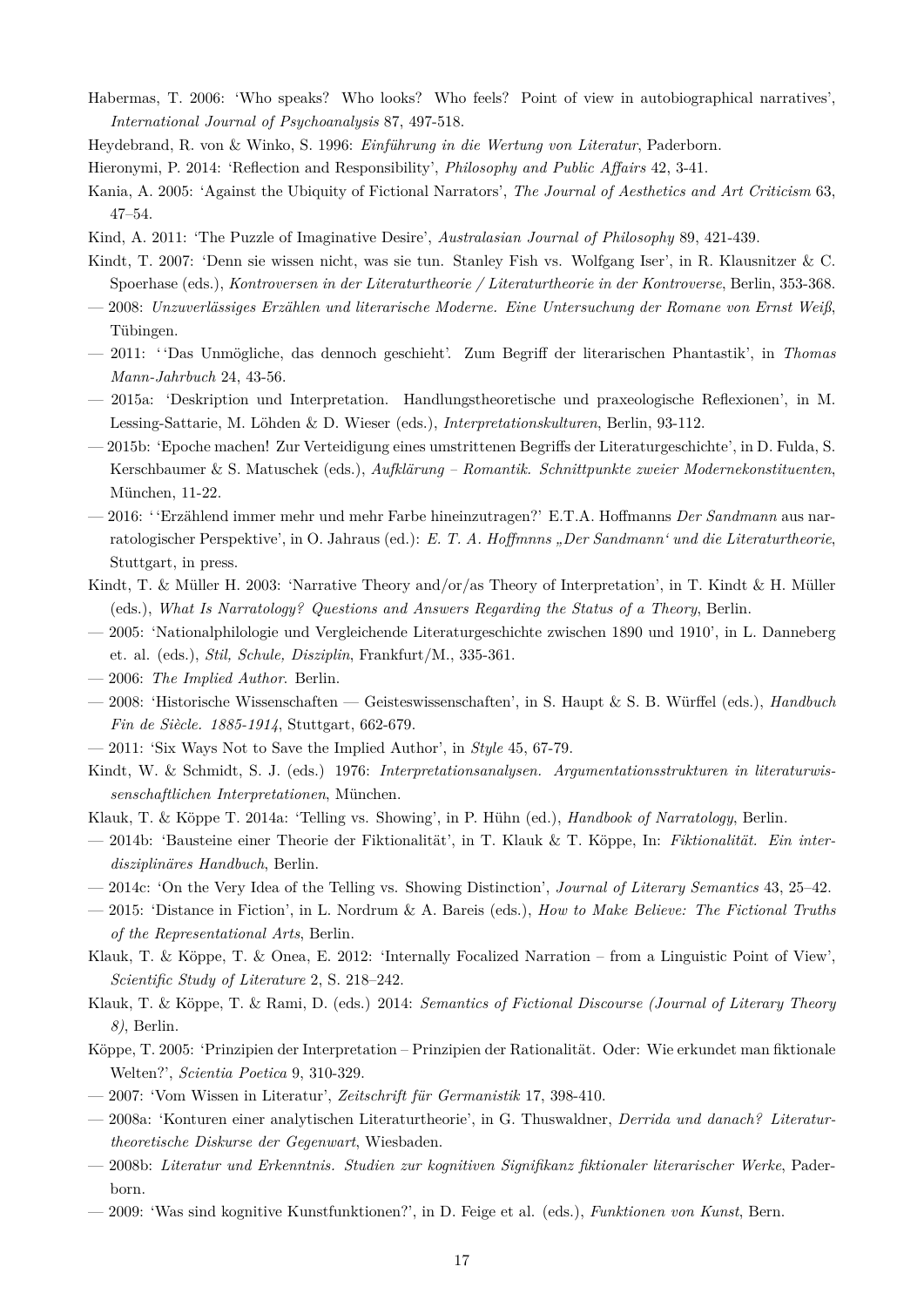- 2011: 'Literatur und Wissen: Zur Strukturierung des Forschungsfeldes und seiner Kontroversen', in T. Köppe (ed.), *Literatur und Wissen. Theoretisch-methodische Zugänge*, Berlin.
- 2012: 'On Making and Understanding Imaginative Experiences in Our Engagement with Fictional Narratives', in J. Daiber et al. (eds.), *Understanding Fiction. Knowledge and Meaning in Literature*, Münster.
- 2014a: 'Fiktionalität in der Neuzeit', in T. Klauk & T. Köppe (eds.), Fiktionalität, Berlin.
- 2014b: 'Institutionelle Theorien der Fiktionalität', in T. Klauk & T. Köppe (eds.), Fiktionalität, Berlin.
- 2014c: 'Theoretische Rezeptionspsychologie der Fiktionalität', in T. Klauk & T. Köppe (eds.), Fiktionalität, Berlin.
- 2014d: 'Fiktive Tatsachen', in T. Klauk & T. Köppe (eds.), *Fiktionalität*, Berlin.
- Köppe, T., & Dennerlein, C. & Werner, J. 2008: 'Interpretation: Struktur und Evaluation in handlungstheoretischer Perspektive', *Journal of Literary Theory* 3, 1-18.
- Köppe, T. & Kindt, T. 2011: 'Unreliable Narration With a Narrator and Without', *Journal of Literary Theory* 5, 81–93.
- 2014: *Erzähltheorie. Eine Einführung*. Stuttgart.
- Köppe, T. & Stühring, J. 2011: 'Against Pan-Narrator Theories', *Journal of Literary Semantics* 40, 59–80.
- 2015: 'Against Pragmatic Arguments for Pan-Narrator Theories: The Case of Hawthorne's *Rappaccini's Daughter*', in D. Birke & T. Köppe (eds.), *Author and Narrator. Transdisciplinary Contributions to a Narratological Debate,* Berlin.
- Köppe, T. & Winko, S. 2010: 'Methoden der analytischen Literaturwissenschaft', in A. &. V. Nünning (eds.), *Methoden der literatur- und kulturwissenschaftlichen Textanalyse*, Stuttgart.
- 2011: 'Zum Vergleich literaturwissenschaftlicher Interpretationen', in A. Mauz & H.v.Sass (eds.), *Hermeneutik des Vergleichs*, Würzburg.
- 2013: *Neuere Literaturtheorien*. Stuttgart.
- Kolodny, N. 2011: 'Aims as Reasons', in J. Wallace et al. (eds.), *Reasons and Recognition*, Oxford.
- Kremer, D. 2010: *E.T.A. Hoffmann. Leben Werk Wirkung*, Stuttgart.
- Kripke, S. 2011: 'Vacuous Names and Fictional Entities', in S. Kripke, *Philosophical Troubles*, Oxford.
- Lamarque, P. 1990: 'Reasoning to What Is True in Fiction', *Argumentation* 4, 333-346.
- 1996: *Fictional Points of View*, Ithaca.
- 2009: *The Philosophy of Literature*, Oxford.
- Lamarque, P. & Olsen, S. 1994: *Truth, Fiction, and Literature*, Oxford.
- Landy, J. 2012: *How to Do Things with Fictions*, Oxford.
- Levinson, J. 1996: *The Pleasures of Aesthetics*, Ithaca.
- Lewis, D. 1978: 'Truth in Fiction', *American Philosophical Quarterly* 15, 37-46.
- Lindemann, B. 1987: 'Einige Fragen an eine Theorie der sprachlichen Perspektivierung', in P. Canisius (ed.), *Perspektivität in Sprache und Text*, Bochum.
- Martin, M.G.F. 2002: 'The Transparency of Experience', *Mind and Language* 17, 376-425.
- Martínez, M. & Michael Scheffel 1999: *Einführung in die Erzähltheorie*, München.
- Martinich, A. & Stroll, A. 2007: *Much Ado about Nonexistence, Fiction and Reference*, Lanham.
- Martus, S. & Spoerhase, C. 2009: 'Praxeologie der Literaturwissenschaft', in *Geschichte der Germanistik* 35/36, 89-96.
- McGinn, C. 2004: *Mindsight*, Cambridge (Mass.).
- Mikkonen, Jukka 2013: *The Cognitive Value of Philosophical Fiction*, London.
- Nussbaum, M. 1995: *Poetic Justice*, Boston.
- Ohmann, R. 1971: 'Speech Acts and the Definition of Literature', *Philosophy and Rhetoric* 4, 1-19.
- Olsen, S 2004: 'Modes of Interpretation and Interpretative Constraints', *British Journal of Aesthetics* 44, 135-148.
- Paisley, L. 2005: *Art and Intention*, Oxford.
- Pettersson, A. 1993: 'On Walton's and Currie's Analyses of Literary Fiction', *Philosophy and Literature* 17, 84-97.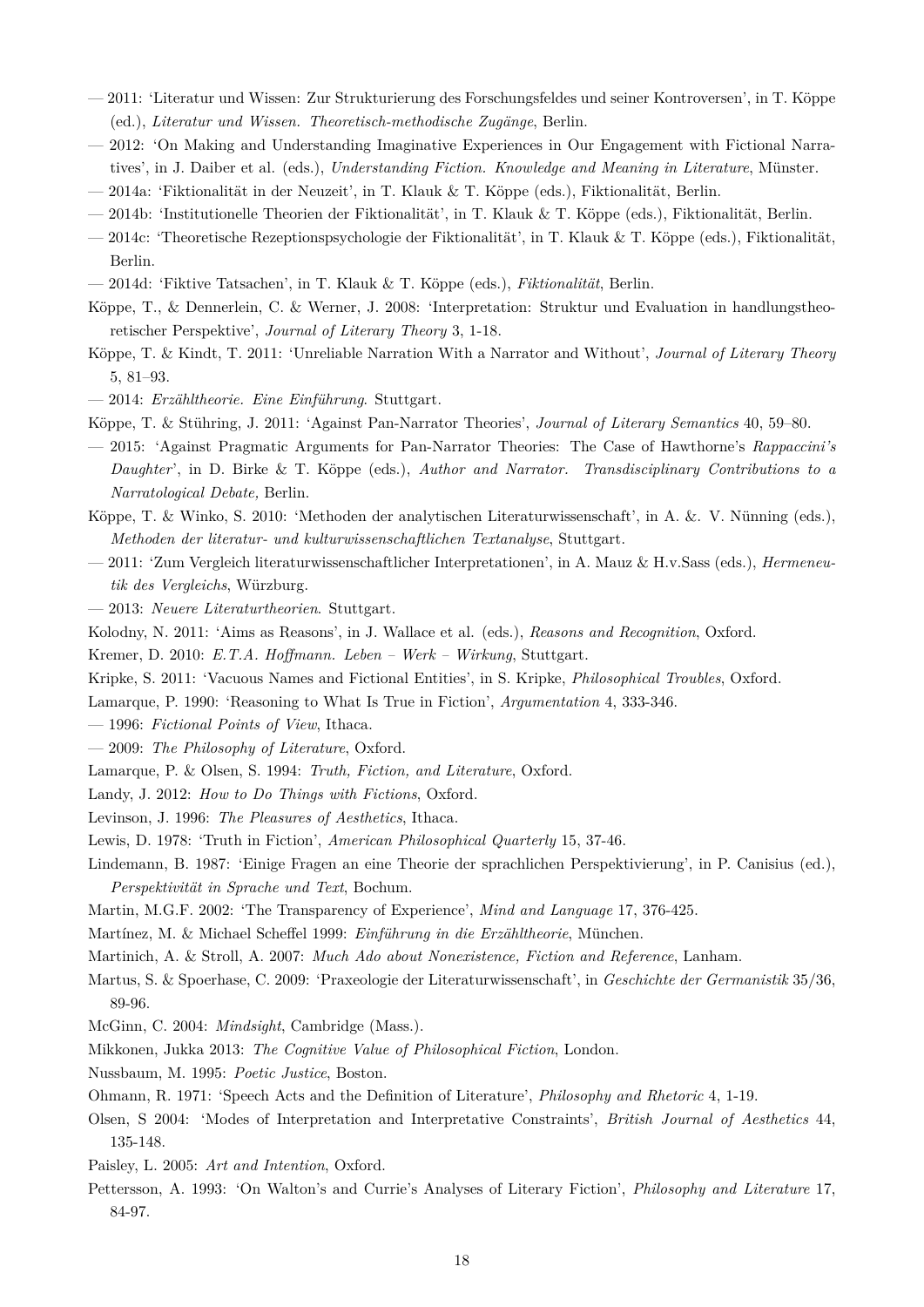Pink, T. 1996: *The Psychology of Freedom*, Cambridge.

- Raz, J. 2003: 'The Practice of Value', in J. Wallace (ed.), *The Practice of Value*, Oxford.
- —2011: *From Normativity to Responsibility*, Oxford.
- Rorty, R. 2001: *Critical Dialogues*, Oxford.
- Savigny, E. von 1976: *Argumentation in der Literaturwissenschaft*, München.
- Scanlon, T. 2004: 'Reasons, a Puzzling Duality?', in J. Wallace et al. (eds.), *Reason and Value*, Oxford.
- Schmidt, S. J. 1979: 'Bekämpfen Sie das häßliche Laster der Interpretation! Bekämpfen Sie das noch häßlichere Laster der richtigen Interpretation! ', in T. Kindt & T. Köppe (eds.): *Moderne Interpretationstheorien*, Göttingen 2008, 194-225.
- Schönert, J. (ed.) 2000: Literaturwissenschaft und Wissenschaftsforschung, Stuttgart.
- Searle, J. 1975a: 'The Logical Status of Fictional Discourse', *New Literary History* 6, 319-32.
- 1975b: 'A Taxonomy of Illocutionary Acts', in K. Gunderson (ed.), *Language, Mind and Knowledge*, Minneapolis.
- 2002: *Rationality in Action*, Cambridge (MA).
- Shah, N. 2003: 'How Truth Governs Belief', *The Philosophical Review* 112, 447-82.
- 2008: 'How Action Governs Intention', *Philosopher's Imprint* 8, 1-19.
- Shusterman, R. 1978: 'The Logic of Interpretation', *The Philosophical Quarterly* 28, 310-324.
- Stock, K. 2011: 'Fictive Utterance and Imagining I', *Proceedings of the Aristotelian Society*, Supplementary Volume 85, 145-61.
- Stanzel, F. 2008: *Theorie des Erzählens*, Göttingen.
- Stecker, R. 2005: *Aesthetics and the Philosophy of Art*, Lanham.
- Stout, J. 1982: 'What is the Meaning of a Text?', *New Literary History* 14, 1–12.
- Strube, W. 1992: 'Über Kriterien der Beurteilung von Textinterpretationen', in L. Danneberg & F. Vollhardt, *Vom Umgang mit Literatur und Literaturgeschichte*, Stuttgart.
- Stühring, J. 2011: 'Unreliability, Deception, and Fictional Facts', *Journal of Literary Theory* 5, 95–107.
- Tepe, P., Rauper, J. & Semlow, T.: *Interpretationsprobleme am Beispiel von E.T.A. Hoffmanns 'Der Sandmann',* Würzburg.
- Thompson, G./Hunston, S. (eds.) 2000: *Evaluation in Text*, Oxford 2000.
- Toulmin, S. 1958: *The Uses of Argument*, Cambridge.
- Velleman, D. 2000a: 'The Guise of the Good', in D. Velleman, *The Possibility of Practical Reason*, Oxford.

— 2000b: 'On the Aim of Belief', in D. Velleman, *The Possibility of Practical Reason*, Oxford.

- Walsh, R. 2007: *The Rhetoric of Fictionality*, Columbus.
- Walton, K. 1970: 'Categories of Art', *The Philosophical Review* 79, 334-367.
- 1990: *Mimesis as Make-Believe*, Harvard.
- 1993: 'How Marvelous! Toward a Theory of Aesthetic Value', *Journal of Aesthetics and Art Criticism* 51, 499-510.
- 2013: 'Fictionality and Imagination Reconsidered', in C. Barbero et al. (eds.), *From Fictionalism to Realism*, Newcastle.
- Weitz, M. 1964: *Hamlet and the Philosophy of Literary Criticism*, Chicago.
- Winko, S. 2002: 'Autor-Funktionen. Zur argumentativen Verwendung von Autorkonzepten in der gegenwärtigen literaturwissenschaftlichen Interpretationspraxis', in H. Detering (ed.), *Autorschaft. Positionen und Revisionen*, Stuttgart, 334-354.
- 2015a: 'Zur Plausibilität als Beurteilungskriterium literaturwissenschaftlicher Interpretationen', in A. Albrecht et al. (eds.), *Theorien, Methoden und Praktiken des Interpretierens*, Berlin, 483-511.
- 2015b: 'Standards literaturwissenschaftlichen Argumentierens, Grundlagen und Forschungsfragen', in *Germanisch-Romanischen Monatsschrift* 65, 13-29.
- Wolterstorff, N. 1980: *Works and Worlds of Art*, Oxford.
- Worthmann, F. 2013: 'Wie analysiert man literarische Wertungen? ', in G. Rippl & S. Winko (eds.), *Handbuch Kanon und Wertung*, Stuttgart, 402-407.